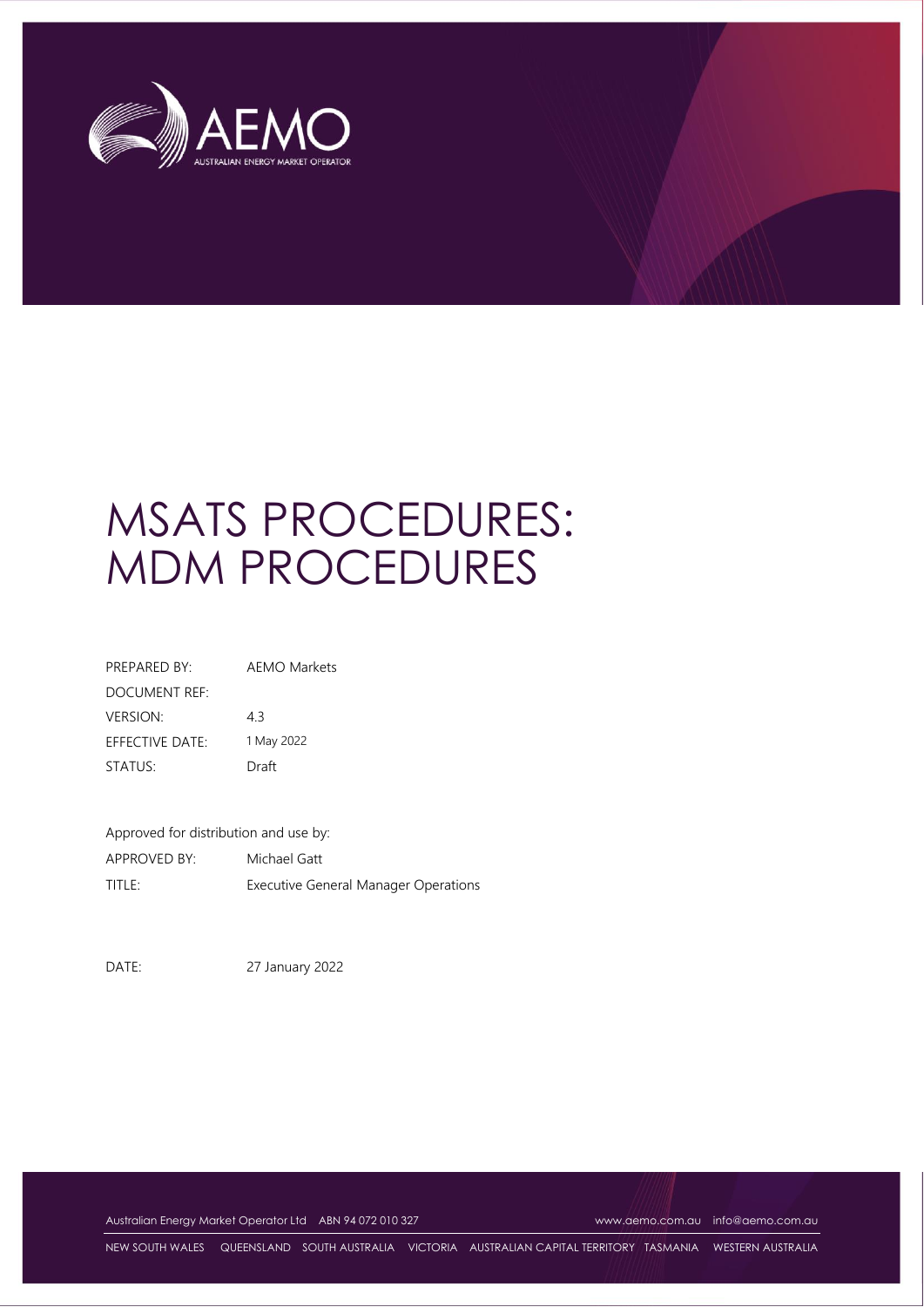

# **VERSION RELEASE HISTORY**

| Version | <b>Effective Date</b> | Summary of Changes                                                                                                                                                                                                                                                                                                                          |
|---------|-----------------------|---------------------------------------------------------------------------------------------------------------------------------------------------------------------------------------------------------------------------------------------------------------------------------------------------------------------------------------------|
| 1.0     | 29 July 2004          | <b>Final Determination</b>                                                                                                                                                                                                                                                                                                                  |
| 2.0     | 3rd Sept 2007         | Updated reference to Rules from Code and other minor changes and the<br>introduction of FRC in Queensland                                                                                                                                                                                                                                   |
| 3.0     | 13th May 2009         | Updated to include the NSP2 role for reports and the inclusion of the RM26<br>Substitution and Estimation Report                                                                                                                                                                                                                            |
| 3.1     | 20th August<br>2009   | Minor updates to reflect the change in governance from NEMMCO to AEMO. No<br>content change                                                                                                                                                                                                                                                 |
| 3.2     | 6th December<br>2010  | Minor Changes to the "Processing Overview" section 3.3.4 to reflect the changes in<br>MDM process to store and use previous substituted calculated data.<br>Addition of the Data Collection Type Code to Section 6.                                                                                                                         |
| 3.3     | 1 December 2017       | Updated to incorporate:<br>National Electricity Amendment (Expanding competition in metering and related<br>$\bullet$<br>services) Rule 2015. No.12;<br>National Electricity Amendment (Embedded Networks) Rule 2015 No. 15; and<br>$\bullet$<br>National Electricity Amendment (Meter Replacement Processes) Rule 2016 No. 2.<br>$\bullet$ |
| 4.0     | 1 October 2021        | Updated to incorporate:<br>National Electricity Amendment (Five Minute Settlement) Rule 2017 No.15 and<br>National Electricity Amendment (Global settlement and market reconciliation) Rule<br>2018 No. 14                                                                                                                                  |
| 4.1     | 1 October 2021        | Added description of 5-minute profile (5MLP) application to 15 and 30-<br>$\bullet$<br>minute metering data<br>Added detail of RM25 and RM46 Reports<br>$\bullet$<br>Identifies how parties can access RM Reports<br>$\bullet$                                                                                                              |
| 4.2     | 1 May 2022            | Updated to reflect inclusion of Cross Boundary inflow to a Profile Area in the NSLP<br>calculation                                                                                                                                                                                                                                          |
| 4.3     | 1 May 2022            | Consolidated v4.0, 4.1 and v4.2.                                                                                                                                                                                                                                                                                                            |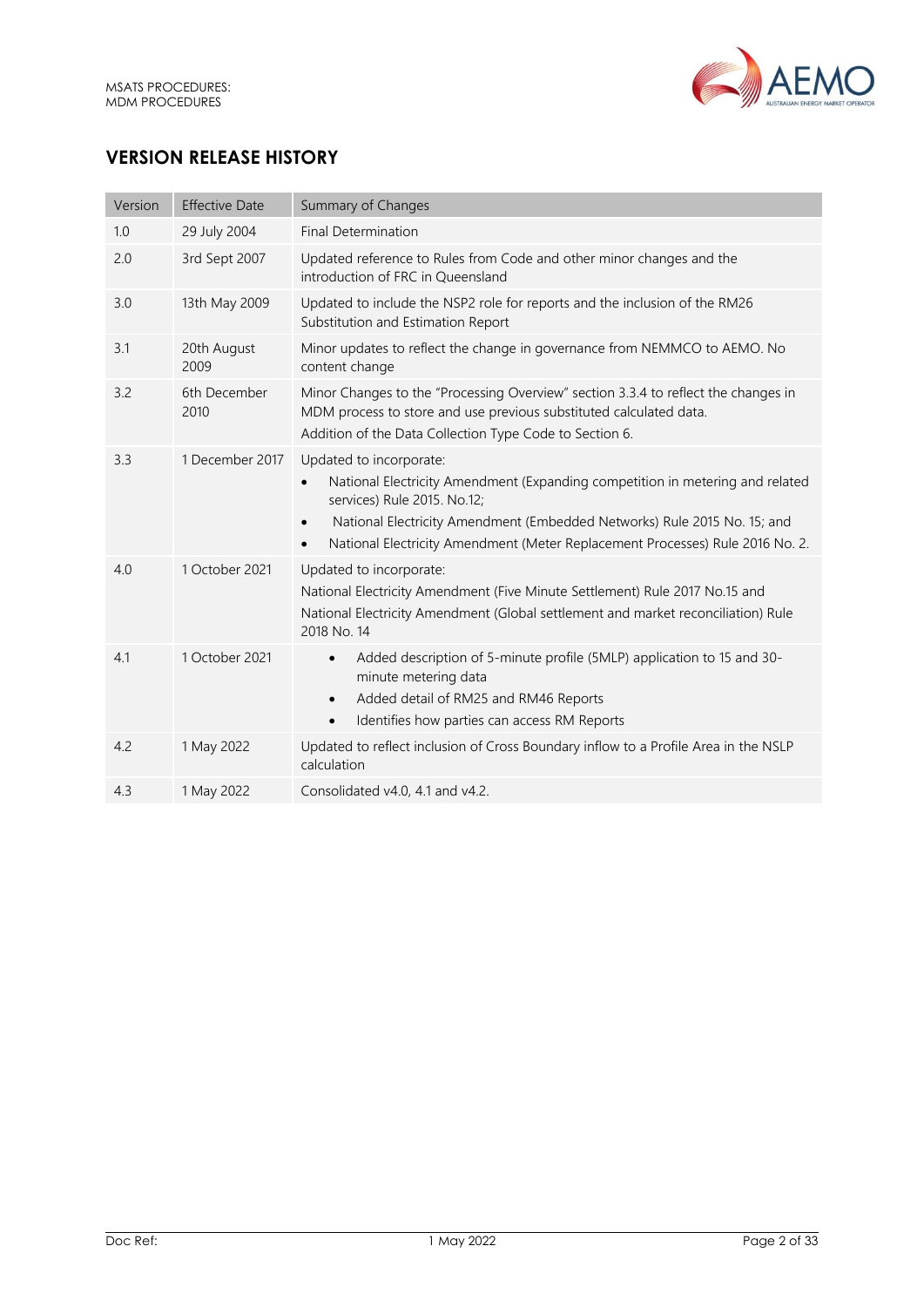

## **CONTENTS**

| 1.   | <b>INTRODUCTION</b>                                                  | 5              |
|------|----------------------------------------------------------------------|----------------|
| 1.1. | Purpose and Scope                                                    | 5              |
| 1.2. | Definitions and Interpretation                                       | 5              |
| 1.3. | Related AEMO Documents                                               | 5              |
| 2.   | <b>OBLIGATIONS</b>                                                   | 7              |
| 2.1. | General Obligations                                                  | 7              |
| 2.2. | <b>AEMO</b>                                                          | $\overline{7}$ |
| 3.   | MDM FUNCTIONALITY                                                    | 8              |
| 3.1. | Introduction                                                         | 8              |
| 3.2. | Setup Functionality                                                  | 8              |
| 4.   | MAINTENANCE OF TNI AND PROFILE AREA                                  | 17             |
| 4.1. | Introduction                                                         | 17             |
| 4.2. | Create a Profile Area                                                | 17             |
| 4.3. | Maintain Profile Area Attributes                                     | 17             |
| 5.   | LOAD DATA - NON-INTERVAL NMI DATASTREAM                              | 18             |
| 5.1. | <b>Conditions Precedent</b>                                          | 18             |
| 5.2. | <b>MDP Obligations</b>                                               | 18             |
| 6.   | LOAD DATA - INTERVAL NMI DATASTREAM                                  | 19             |
| 6.1. | <b>Conditions Precedent</b>                                          | 19             |
| 6.2. | <b>MDP Obligations</b>                                               | 19             |
| 6.3. | Load Sample Meter Data for Defined NMI Datastreams                   | 19             |
| 6.4. | Load Externally Calculated Profile Shape                             | 19             |
| 7.   | <b>DEFINE PROFILE</b>                                                | 20             |
| 7.1. | Define the Data Source                                               | 20             |
| 7.2. | Define the Profile Method                                            | 20             |
| 7.3. | Define the Profile Name                                              | 20             |
| 8.   | PROFILE CALCULATION                                                  | 21             |
| 8.1. | Settlement Data Scenario                                             | 21             |
| 8.2. | Settlement Data Cases                                                | 21             |
| 9.   | <b>REPORTS</b>                                                       | 23             |
| 9.1. | Introduction                                                         | 23             |
| 9.2. | MDM RM9 - Actual Versus Estimate Data Report                         | 23             |
| 9.3. | MDM RM11 - Missing Data Report                                       | 24             |
| 9.4. | MDM RM13 - NMI Datastreams History Report                            | 24             |
| 9.5. | MDM RM16 - Level 1 Settlement Reconciliation Report                  | 25             |
| 9.6. | MDM RM17 - Level 3 Settlement Reconciliation for Non-Aggregated Data | 26             |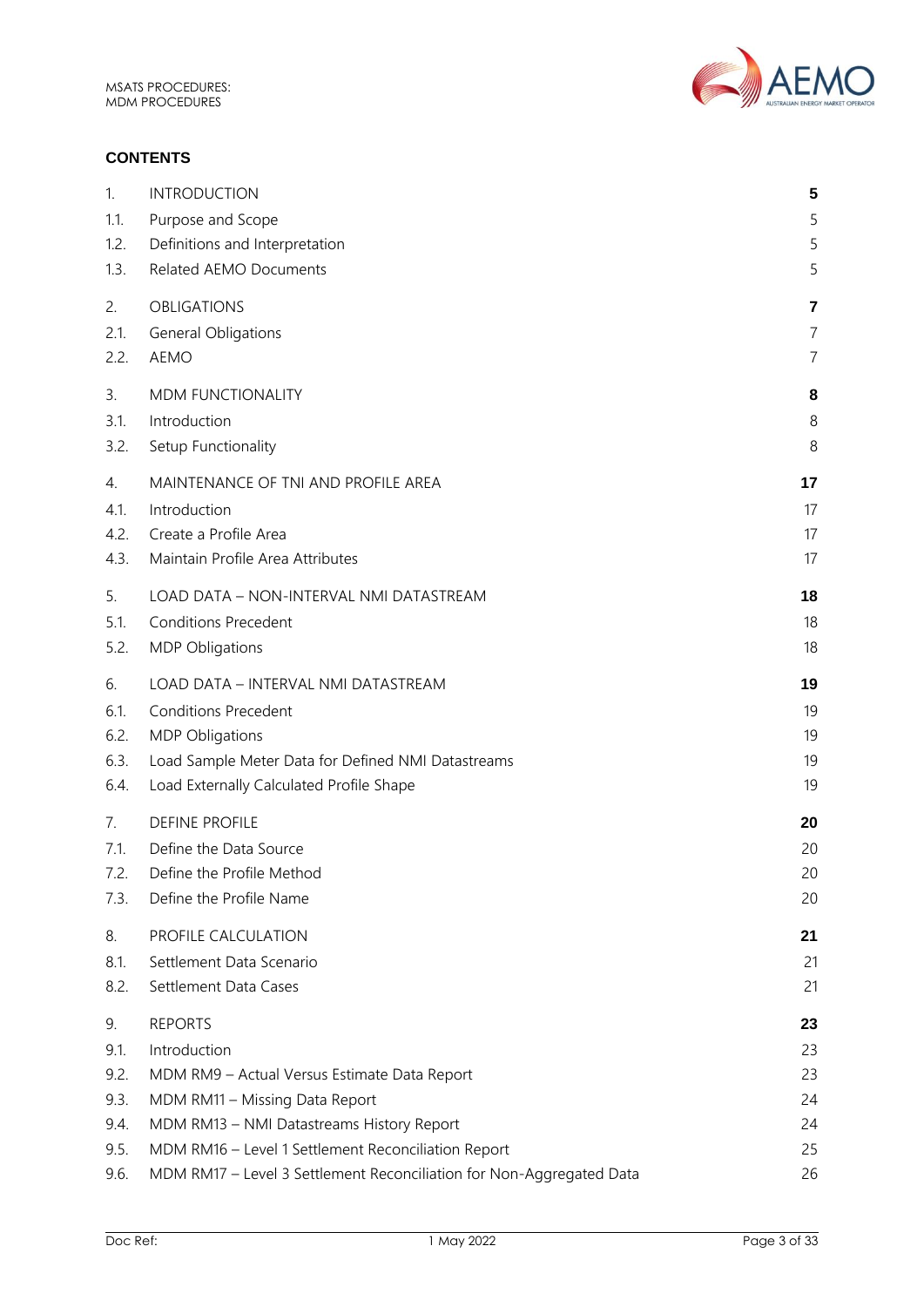MSATS PROCEDURES: MDM PROCEDURES



|       | APPENDIX A. MDM DATA LOAD TRANSACTION PROCESS       | 33 |
|-------|-----------------------------------------------------|----|
|       | 9.16. MDM RM46 - UFE Factor Values by Profile Area  | 32 |
|       | 9.15. MDM RM43 - UFE Factor Values by Profile Area  | 31 |
|       | 9.14. MDM RM39 - Mismatch Data Report               | 31 |
|       | 9.13. MDM RM38 - DataStream Missing Data Report     | 30 |
|       | 9.12. MDM RM37 - High Priority Missing Data Report  | 30 |
| 9.11. | MDM RM26 - MDP Substitution and Estimation Report   | 29 |
|       | 9.10. MDM RM25 - Settlement - Profile Shape Data    | 29 |
| 9.9.  | MDM RM22 - Data Estimation Report                   | 28 |
| 9.8.  | MDM RM21 - Level 2 Settlement Reconciliation Report | 27 |
| 9.7.  | MDM RM20 - PPS Report                               | 26 |
|       |                                                     |    |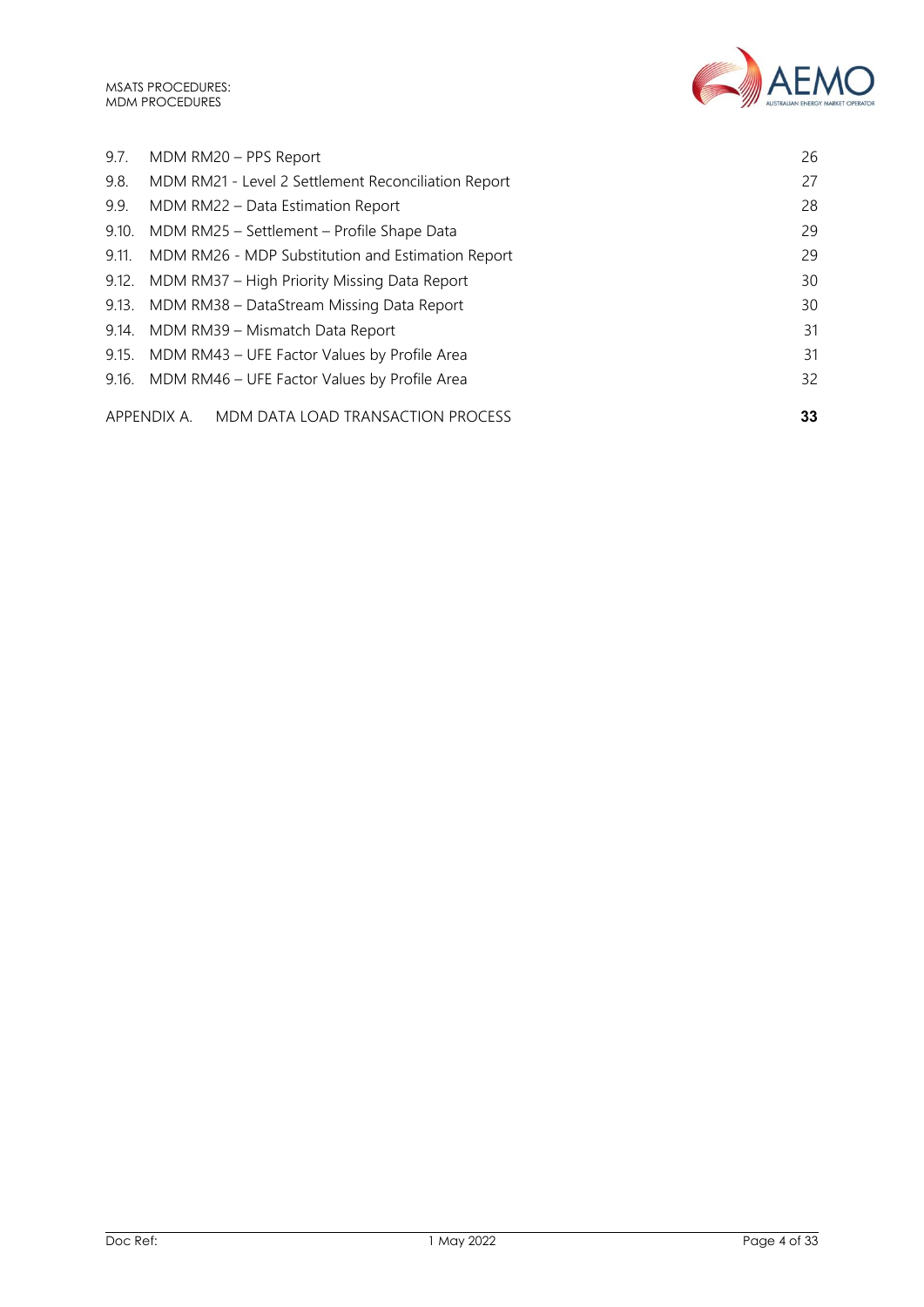

# <span id="page-4-0"></span>**1. INTRODUCTION**

# <span id="page-4-1"></span>**1.1. Purpose and Scope**

This is the MSATS Procedure – MDM Procedures made under clause 7.16.2 of the National Electricity Rules (NER) (Procedures).

These Procedures have effect only for the purposes set out in the NER. The NER and the National Electricity Law prevail over these Procedures to the extent of any inconsistency.

# <span id="page-4-2"></span>**1.2. Definitions and Interpretation**

The Retail Electricity Market Procedures – Glossary and Framework:

- (a) is incorporated into and forms part of these Procedures; and
- (b) should be read with these Procedures.

# <span id="page-4-3"></span>**1.3. Related AEMO Documents**

| Title                                                            | Location                                                                                                                                    |
|------------------------------------------------------------------|---------------------------------------------------------------------------------------------------------------------------------------------|
| Retail Electricity Market Procedures -<br>Glossary and Framework | http://www.aemo.com.au/Electricity/National-Electricity-Market-<br>NEM/Retail-and-metering                                                  |
| <b>CATS Procedures</b>                                           | http://www.aemo.com.au/Electricity/National-Electricity-Market-<br>NEM/Retail-and-metering/Market-Settlement-and-Transfer-Solutions         |
| <b>WIGS Procedures</b>                                           | http://www.aemo.com.au/Electricity/National-Electricity-Market-<br>NEM/Retail-and-metering/Market-Settlement-and-Transfer-Solutions         |
| Metrology Procedure: Part A                                      | http://www.aemo.com.au/Electricity/National-Electricity-Market-<br>NEM/Retail-and-metering/Metrology-Procedures-and-Unmetered-Loads         |
| Metrology Procedure: Part B                                      | http://www.aemo.com.au/Electricity/National-Electricity-Market-<br>NEM/Retail-and-metering/Metrology-Procedures-and-Unmetered-Loads         |
| MDM File Format and Load Process                                 | http://www.aemo.com.au/Electricity/National-Electricity-Market-<br>NEM/Retail-and-metering/Metering-procedures-guidelines-and-<br>processes |
| CATS Hints and Tips                                              | http://www.aemo.com.au/Electricity/National-Electricity-Market-<br>NEM/Retail-and-metering/Market-Settlement-and-Transfer-Solutions         |
| <b>NMI Procedures</b>                                            | http://www.aemo.com.au/Electricity/National-Electricity-Market-<br>NEM/Retail-and-metering/Metering-procedures-quidelines-and-<br>processes |
| Service Level Procedure (MDP)                                    | http://www.aemo.com.au/Electricity/National-Electricity-Market-<br>NEM/Retail-and-metering/Metering-procedures-quidelines-and-<br>processes |
| Service Level Procedure (MP)                                     | http://www.aemo.com.au/Electricity/National-Electricity-Market-<br>NEM/Retail-and-metering/Metering-procedures-guidelines-and-<br>processes |
| aseXML Guidelines                                                | http://www.aemo.com.au/Electricity/IT-Systems/aseXML standards                                                                              |
| Introduction to MSATS                                            | http://www.aemo.com.au/Electricity/National-Electricity-Market-<br>NEM/Retail-and-metering/Market-Settlement-and-Transfer-Solutions         |
| Guide to MSATS Web Portal                                        | http://www.aemo.com.au/Electricity/National-Electricity-Market-<br>NEM/Retail-and-metering/Market-Settlement-and-Transfer-Solutions         |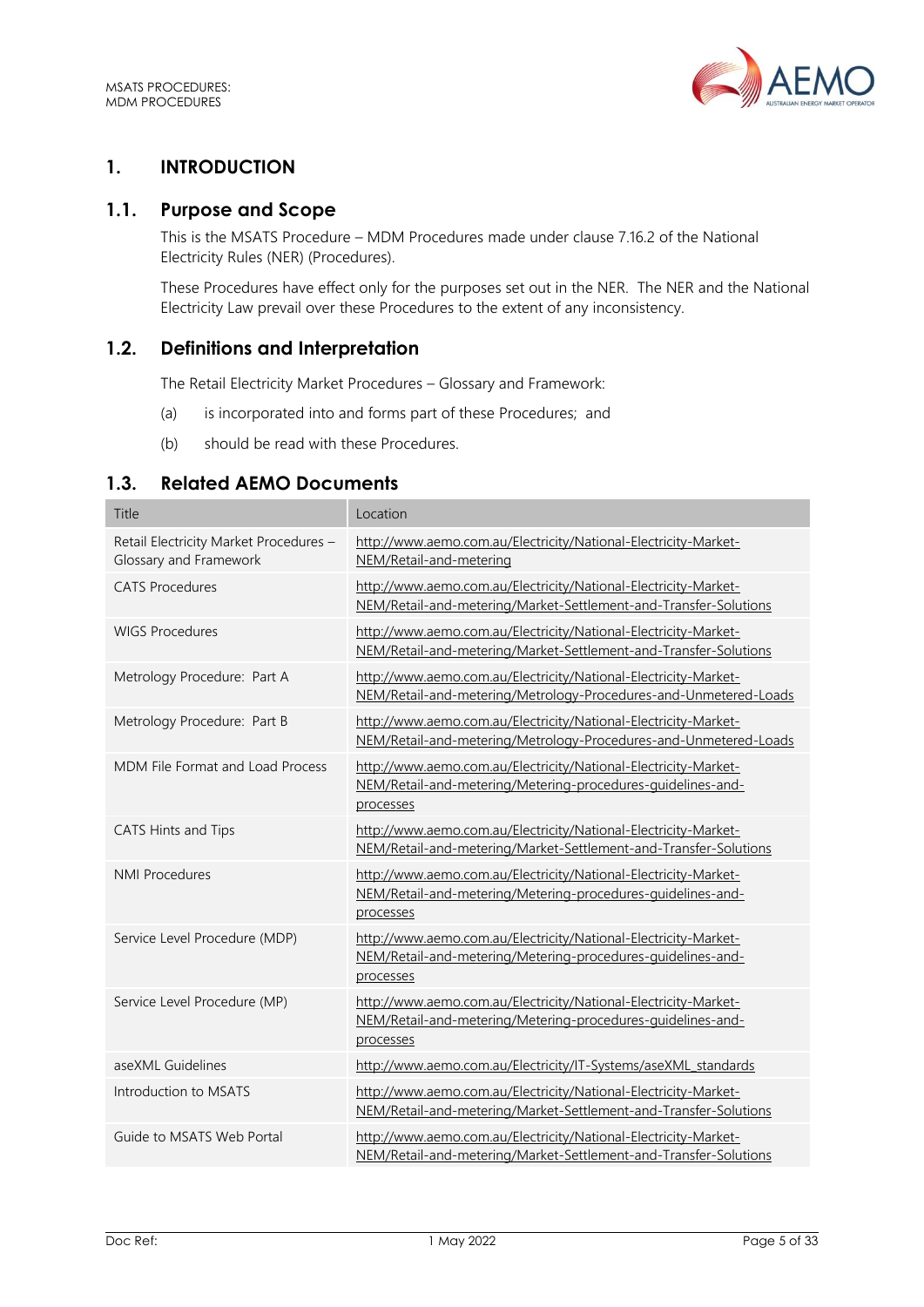

| Title              | Location                                                                                                                            |
|--------------------|-------------------------------------------------------------------------------------------------------------------------------------|
| Guide to MSATS B2B | http://www.aemo.com.au/Electricity/National-Electricity-Market-<br>NEM/Retail-and-metering/Market-Settlement-and-Transfer-Solutions |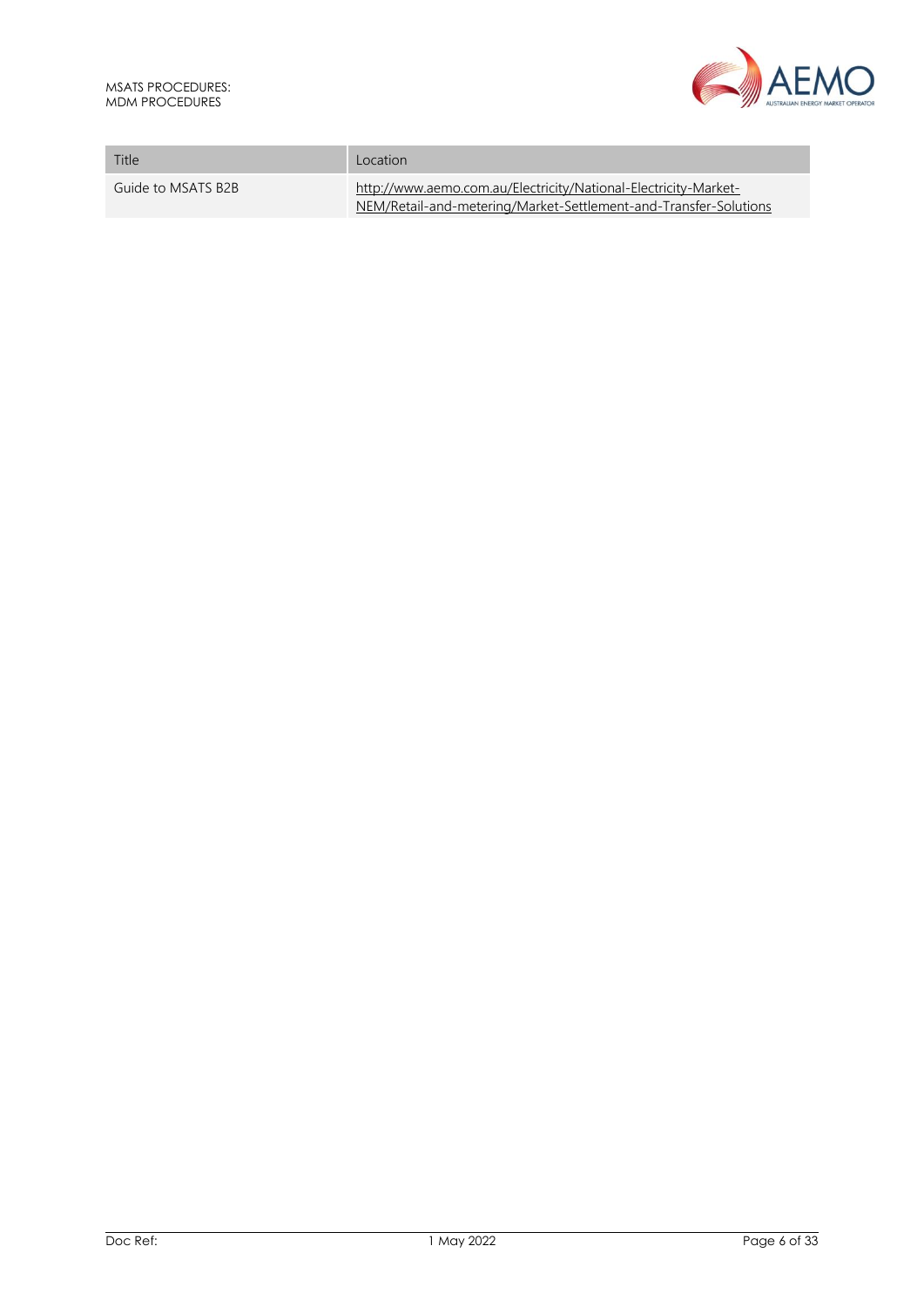

# <span id="page-6-0"></span>**2. OBLIGATIONS**

# <span id="page-6-1"></span>**2.1. General Obligations**

- (a) Data access A Participant (other than AEMO) must not seek access through MSATS to the data pertaining to a *NMI* unless that person has, or had, a known and commercial relationship with the *NMI*.
- (b) Use of facility A Participant (other than AEMO) must not use a facility provided in MSATS for a purpose other than allowed by these Procedures.
- (c) Timeliness Participants must ensure that the transfer of data for *settlements* purposes is achieved in accordance with the Data Delivery Calendar.

# <span id="page-6-2"></span>**2.2. AEMO**

#### AEMO must:

- (a) Maintain the TNI records in MSATS including the assignment of each TNI to a Profile Area in MDM;
- (b) Input and update in MDM as appropriate, the *marginal loss factors* (MLFs) associated with the TNI Codes;
- (c) Register new *profiles* as defined by the *metrology procedure* and their sample *meters* if applicable;
- (d) Perform the *profile* calculation, *profile* application, and *settlements* aggregation process within MDM to provide *settlements ready data* to facilitate the issue of *settlement statements* in accordance with the Data Delivery Calendar*.*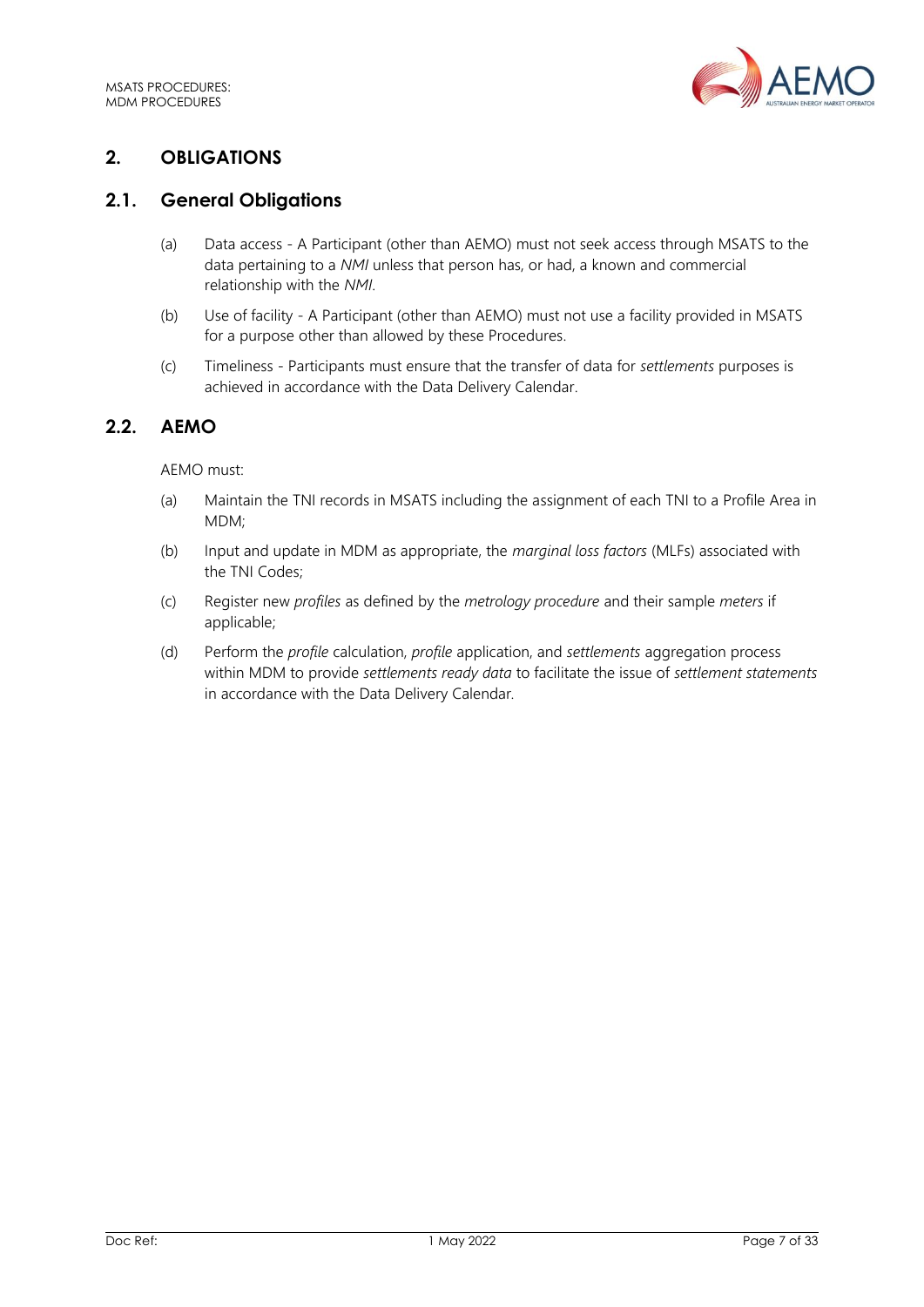

# <span id="page-7-0"></span>**3. MDM FUNCTIONALITY**

# <span id="page-7-1"></span>**3.1. Introduction**

- (a) MDM comprises two broad areas of functionality setup functionality and processing functionality. This section outlines the basic features of this functionality.
- (b) The setup functions are performed initially, whilst commissioning MDM, or as required.
- (c) The processing functionality is performed regularly as preliminary work to each *settlements* run.

# <span id="page-7-2"></span>**3.2. Setup Functionality**

## **3.2.1. Profile Areas**

- (a) A Profile Area in MDM is defined by a list of TNIs that AEMO assigns to that Profile Area and is given a Profile Name.
- (b) Every TNI must be assigned to a Profile Area. The TNIs must be assigned to Profile Areas in accordance with the *metrology procedure*.
- (c) Initially, Profile Areas are based loosely on *distribution network* boundaries.

## **3.2.2. Types of Profiles**

- (a) A *profile* can be broadly classified into two different types: NSLP and non-NSLP.
- (b) The only type of *profiles* that are used in MSATS are the 5MLP, NSLP, and the CLPs in NSW, QLD and SA. Each CLP is assigned a unique Profile Name.
- (c) Note that a dummy Profile Name of NOPROF (for no *profile*) has been created for interval Datastreams so that MSATS can enforce a requirement that all Datastreams have a Profile Name assigned to them.

## **3.2.3. Characteristics of the 5MLP**

The 5MLP calculation process for each Profile Area can be summarised as follows:

- (a) Summate all of the *energy* of the defined system load datastreams for that Profile Area after adjusting the *energy* by the *marginal loss factor* (MLF) and all *Embedded Generator* interval Datastreams after adjusting for MLF and DLF.
- (b) Add the *energy* for all Cross Boundary inflows for that Profile Area adjusting the *energy* by the MLF and DLF.
- (c) Subtract the *energy* of all of the non-system load interval Datastreams where the electrical *energy* is measured or calculated in TIs for that Profile Area after adjusting the *energy* by the MLF and the DLF. These *metering installations* will have active interval Datastreams assigned to them in MSATS.
- (d) Subtract any non-interval (Accumulation Meter) Datastreams for that Profile Area that have non NSLP Profile Names tagged to be "peeled-off". This requires the Accumulation Meter Datastreams' *accumulated energy* to be converted to interval Datastreams by applying the non NSLP profile to the *energy* readings after adjusting the *accumulated energy* by the MLF and the DLF. This tagging is made when the CLP Profile Name is assigned to that Profile Area.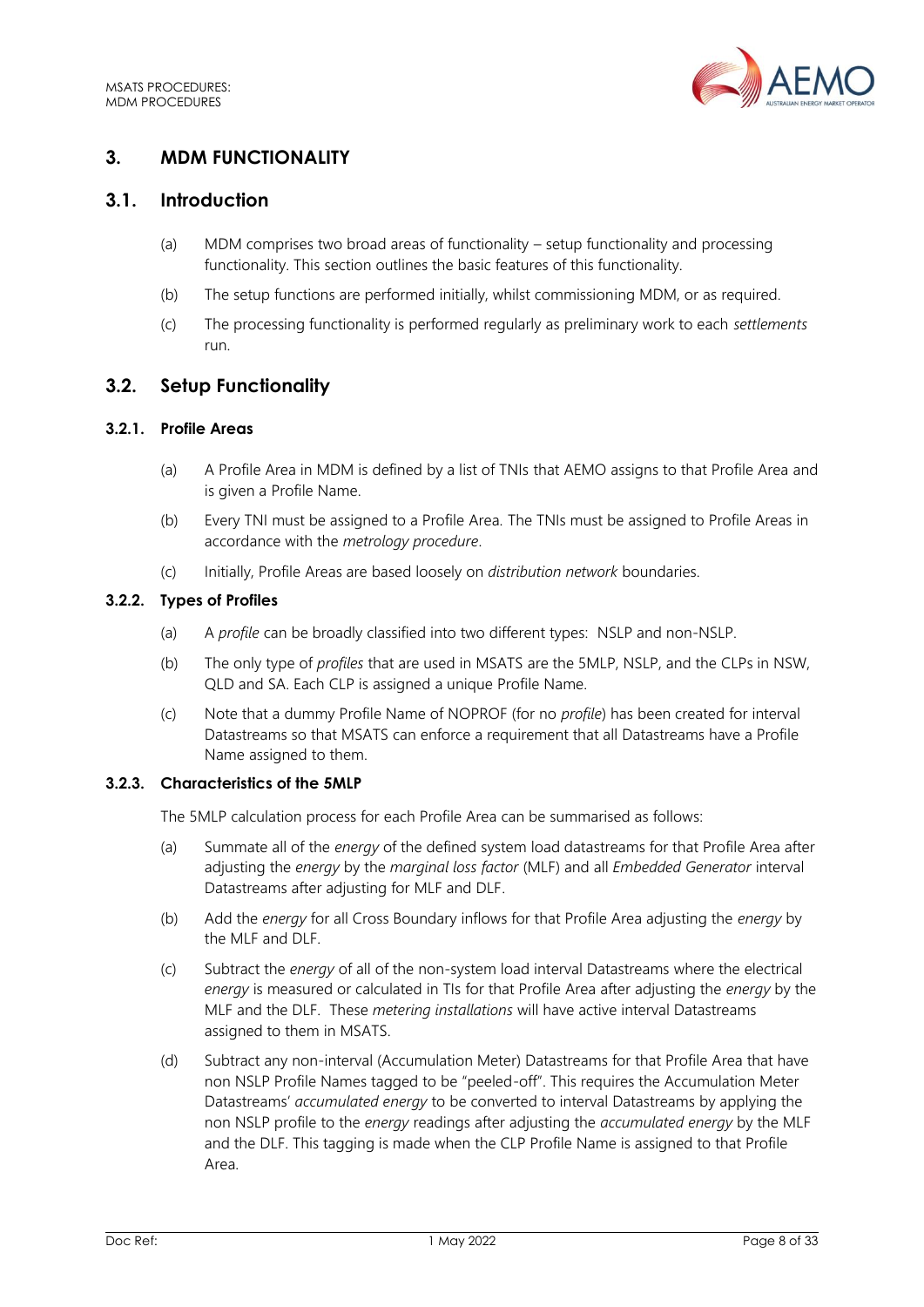

(e) The 5MLP profile is applied to 15 and 30-minute interval Datastreams in accordance with Metrology Procedure: Part B Section 12.4.

## **3.2.4. Characteristics of the NSLP**

The NSLP calculation process for each Profile Area can be summarised as follows:

- (a) Summate all of the *energy* of the defined system load datastreams for that Profile Area after adjusting the *energy* by the *marginal loss factor* (MLF). Note this will include *Embedded Generator* interval Datastreams after adjusting *energy* by the MLF and DLF.
- (b) Subtract the *energy* of all of the non-system load interval Datastreams for that Profile Area after adjusting the *energy* by the MLF and the DLF. Note this will include any interval Datastreams profiled using 5MLP and any Accumulation Meters or unmetered *connection points* that have been profiled externally to MSATS (these *meters* will have active interval Datastreams assigned to them in MSATS).
- (c) Subtract any non-interval (Accumulation Meter) Datastreams for that Profile Area that have non NSLP Profile Names tagged to be "peeled-off". This requires the Accumulation Meter Datastreams' *accumulated energy* to be converted to interval Datastreams by applying the non NSLP profile to the *energy* readings after adjusting the *accumulated energy* by the MLF and the DLF. This tagging is made when the CLP Profile Name is assigned to that Profile Area.

## **3.2.5. NSLP Parameters**

The NSLP uses a number of parameters to define how missing *metering data* is Substituted by MDM. The following table provides a description of the various parameters that can be defined when the NSLP is being set up.

| <b>PARAMETER</b>   | <b>DESCRIPTION</b>                                                                                                                                                                                                                                                                                                                                                       |
|--------------------|--------------------------------------------------------------------------------------------------------------------------------------------------------------------------------------------------------------------------------------------------------------------------------------------------------------------------------------------------------------------------|
| Season Type        | Each profile is assigned a Season Type model that divides the year into groups of time. In<br>MDM a single season is used.                                                                                                                                                                                                                                               |
| Day Type           | Each profile is assigned a Day type model that divides a week into groups of time. In MDM a<br>seven day type is used.                                                                                                                                                                                                                                                   |
| Date<br>Exceptions | Date Exceptions are a set of days when the normal day types will not apply i.e. list of national<br>public holidays. For example, for a holiday that falls on a weekday MDM can be configured to<br>use the value from a weekend instead of the normal weekday profile. The exceptions and the<br>day type to be applied on respective exceptions are configured in MDM. |

#### <span id="page-8-0"></span>**3.2.6. Characteristics of CLPs**

A CLP is defined by the relationship between a number of attributes. These attributes are:

- (a) A data source that defines the interval Datastreams to be used for calculation of the profile shape. This includes the period during which the *profile* is valid.
- (b) A method that defines how a data source is Substituted where no *interval metering data* exists.
- (c) A name that identifies the *profile* by linking the above attributes.

## **3.2.7. Non-NSLP Parameters**

The following table provides a description of the various parameters that are defined when a *profile* method is being set up.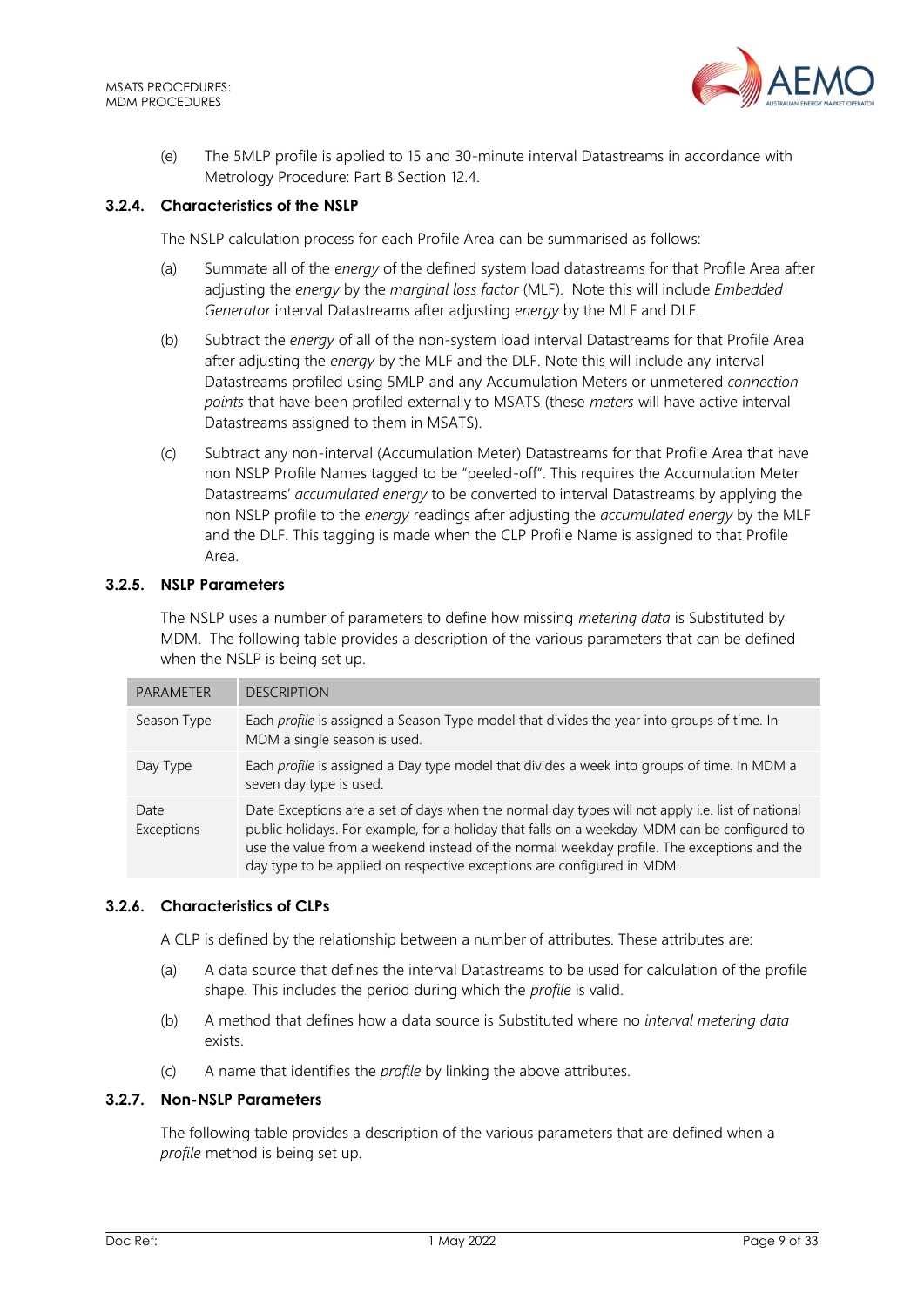

| <b>PARAMETER</b>   | <b>DESCRIPTION</b>                                                                                                                                                                                                                                                                                                                                                       |
|--------------------|--------------------------------------------------------------------------------------------------------------------------------------------------------------------------------------------------------------------------------------------------------------------------------------------------------------------------------------------------------------------------|
| Season Type        | Each profile is assigned a season type model that divides the year into groups of time. In<br>MDM a single season is used.                                                                                                                                                                                                                                               |
| Day Type           | Each profile is assigned a day type model that divides a week into groups of time. In MDM a<br>seven day type is used.                                                                                                                                                                                                                                                   |
| Date<br>Exceptions | Date exceptions are a set of days when the normal day types will not apply i.e. list of national<br>public holidays. For example, for a holiday that falls on a weekday MDM can be configured to<br>use the value from a weekend instead of the normal weekday profile. The exceptions and the<br>day type to be applied on respective exceptions are configured in MDM. |

## **3.2.8. Settlement Data Scenarios**

There are 4 basic types of Settlement Data Scenarios that are processed in MDM and the results are provided to MMS from which the *settlement statements* are calculated and posted. These are:

- (a) Preliminary (Posted from MMS in trading week + 5 *business days*)
- (b) Final (Posted from MMS in trading week plus 18 *business days*)
- (c) Routine Revision 1 (Posted from MMS in trading week + approximately 20 weeks) denoted R20
- (d) Routine Revision 2 (Posted from MMS in trading week + approximately 30 weeks) denoted R30.

#### **3.2.9. Special Settlement Scenarios**

In addition, Special Settlement Scenarios can be run when AEMO determines that a *special revised statement* is required to be calculated (e.g. as per clause 3.15.19 of the NER). These special runs will have parameters set for the objective of the run. For example, if at 24 weeks after the settlement week, it was determined that data used in the R20 run was incorrect a new scenario for that trading week could be run with data available at week 24.

#### **3.2.10. Parameters for Settlement Types**

- (a) A scenario defines the basic parameters for that *settlements* type such as the length of time either side of the *settlements* period to freeze the *profile*.
- (b) The input parameters of a scenario include:
	- (i) Scenario Name
	- (ii) Scenario Type (as above)
	- (iii) *Profile* freeze cut-off period. This defines the period for which the system will freeze the 5MLP, NSLP and CLP profiles (currently set to 15 weeks).

#### **3.2.11. Settlement Data Scenarios**

(a) The relationship between the date ranges used in creating the Settlement Data Scenario can be seen in the following diagram.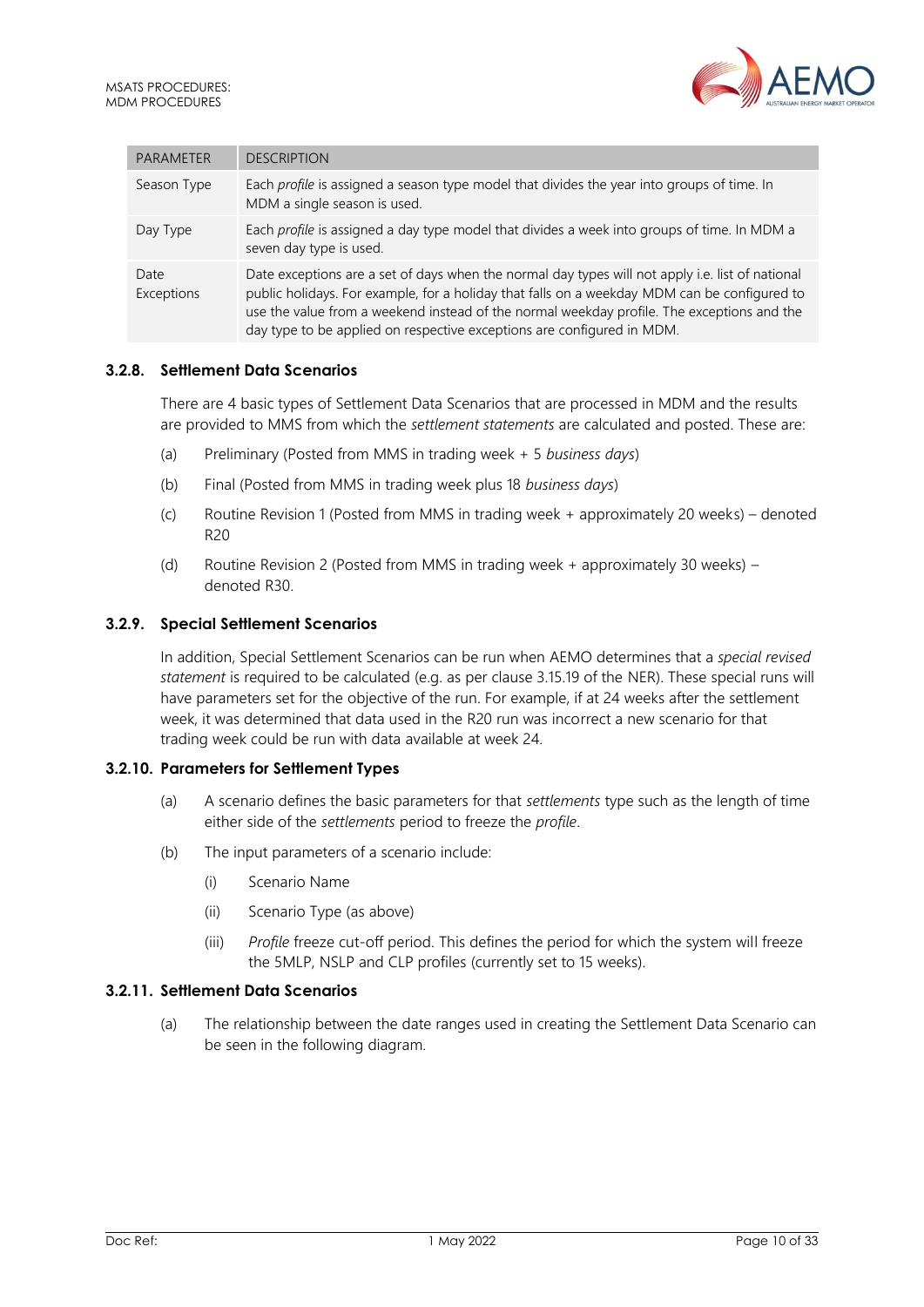



| SCENARIO/PARAMETER                                                                 | PRELIMINARY | <b>FINAL</b>     | R <sub>20</sub>    | <b>R30</b>         |
|------------------------------------------------------------------------------------|-------------|------------------|--------------------|--------------------|
| <b>SCENARIO TYPE</b>                                                               | PRELIM. RUN | <b>FINAL RUN</b> | ROUTINE REVISION 1 | ROUTINE REVISION 2 |
| Number of days before the<br>Case End date to start freezing<br><b>NSLP</b>        | 393         | 379              | 267                | 197                |
| Number of days before the<br>Case End date to stop freezing<br><b>NSLP</b>         | 112         | 91               | $-21$              | $-84$              |
| <b>NSLP Calculation</b>                                                            | Y           | Y                | Y                  | Y                  |
| Use Frozen NSLP Profile                                                            | Y           | Y                | Y                  | Y                  |
| Cut Off Start (number of days<br>prior to Case Start Date to get<br>metering data) | 386         | 372              | 260                | 197                |
| Cut Off End (number of days<br>after Case End Date to get<br>metering data)        | $\mathbf 0$ | 14               | 126                | 189                |

- (b) A Settlement Data Scenario is like a folder that contains different Settlement Cases for a particular Settlement Type.
- (c) The input parameters of each Settlement Case include:
	- (i) 'Data As of Now'.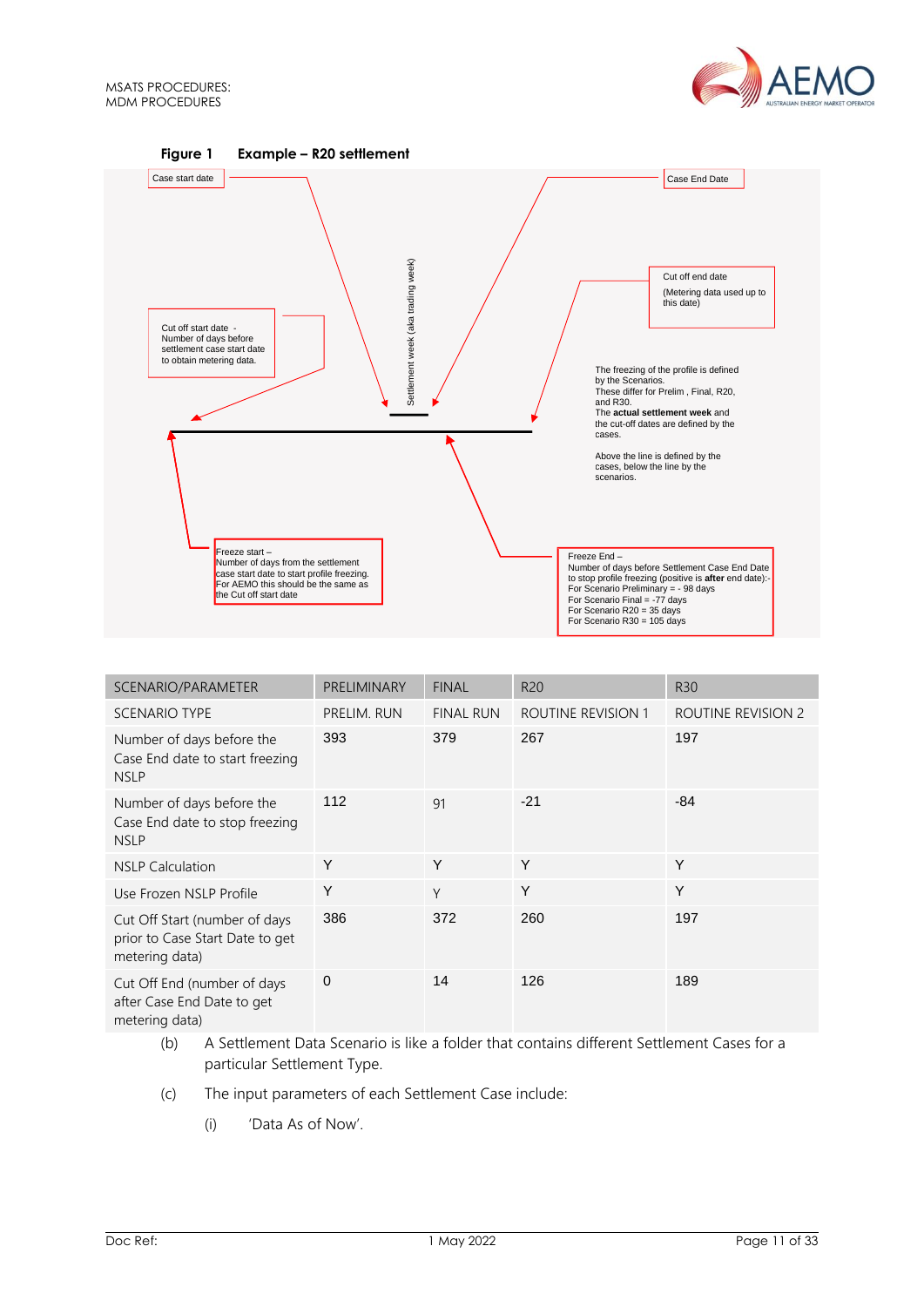

- (ii) 'Data As Of Date/time' (data run based on data that existed at a defined point in time). This is not normally defined as generally the *settlements* case run will use the latest data available at the time that the case starts processing.
- (iii) Process cut off start/end date periods. This defines the boundaries of the oldest data date and the latest cut-off date for *metering data* used in the processing.
- (iv) Case start/end date (this is the *settlements* date range normally one week).
- (v) Scheduled (whether run is to be run now or if it is to be scheduled). The Settlement Case begins to run automatically when the scheduled time is reached.

## **3.2.12. MDM Settlement Data Processing**

- (a) Settlement Data Processing consists of profile calculation (called 'Profile Preparation Service' for CLP and NSLP), profile application (called 'Basic Meter Profiling' for non NSLP and NSLP) and *settlements* energy (load) aggregation.
- (b) For the purposes of *settlements ready data* processing, Datastreams can be categorised into four types. Different processes are applied to the respective types at different times during *settlements* data processing. These are:
	- (i) Interval Datastreams. These are all used in the NSLP calculation (i.e. all consumer data interval streams).
	- (ii) Non-Interval Datastreams that have a CLP Profile Name assigned and are peeled off during the NSLP calculations. These are used in the NSLP calculation.
	- (iii) Non-Interval Datastreams that have a NSLP profile type. These are only used in the *settlements* load aggregation process.
	- (iv) Non-Interval Datastreams that have a CLP Profile Name assigned and are not peeled off during NSLP calculations. These are only used in the *settlements* load aggregation process.

## **3.2.13. Processing Functionality**

The purpose of this section is to provide an overview of the functionality and operation of the MDM Settlement Data Processing. This consists of a number of basic functional blocks that can broadly be described as a Profile Preparation Service, Basic Meter Profiling, and Load Aggregation.

## **3.2.14. Profile Preparation Service (PPS)**

A profile shape is used to derive TI level consumption of energy from an Accumulation Meter reading. The purpose of PPS is to prepare NSLPs with or without peel-off and to prepare non NSLPs. Create Profile Shape

The preparation of a profile shape is triggered when a settlement case begins to run. The process accepts a list of profiles and profile periods as inputs. For all input profiles, Profile Names are retrieved from MDM. For each Profile Name, profile data sources are identified and are validated against the CATS database (*NMI standing data*). After successful validation of the input data, PPS will invoke an appropriate algorithm (method) to calculate the profile shape data and store it in MDM. These generated profile shapes will be used to profile Accumulation Meter readings.

Profiles may also be generated externally and provided to MDM, for example, by an MDP.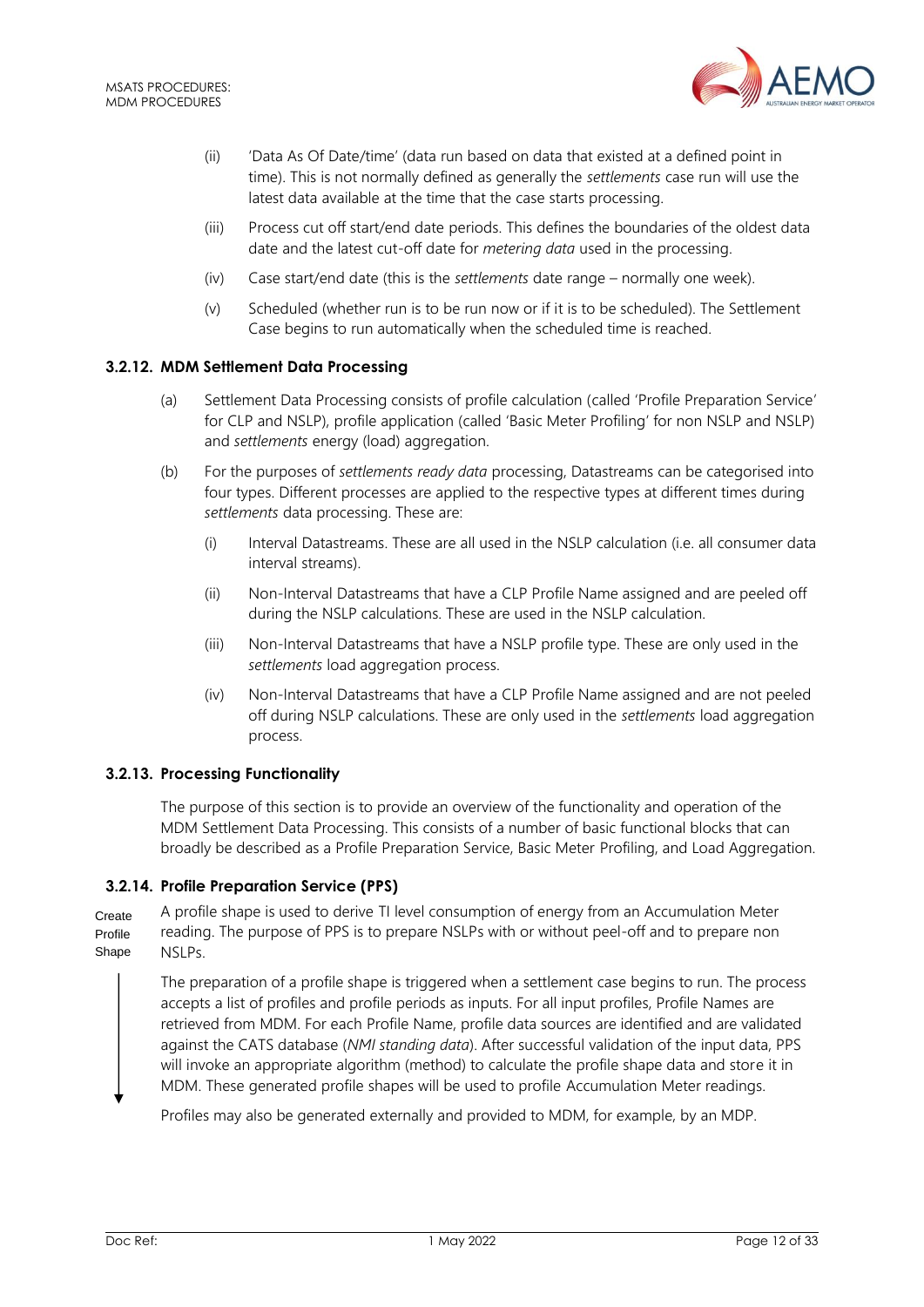

## **3.2.15. Basic Meter Profiling (BMP)**

- (a) The purpose of BMP is to apply profile shape data to non-interval Datastream (Accumulation Meter) *metering data* to create five-minute profiled *interval metering data*. This is required for all Datastreams needed for NSLP Peel-off. The profile shape data may have been calculated by MDM or externally generated and delivered to MDM.
- (b) This process validates the existence of profile shape data for each Profile Name for the *settlements* period. If any data is missing, substituted values are calculated for the missing periods.
- (c) After the successful validation of profile shape data, all non interval Datastreams associated with the profile name are selected and validated for the existence of cumulative *metering data* for the *settlements* period. Any periods that are missing cumulative *metering* data are substituted by MDM. The cumulative *metering data* and the relevant Profile Shape data is used to generate *interval metering data* for *settlements* purposes.

## **3.2.16. Unaccounted for energy (UFE)**

UFE for a *local area* is calculated by summing the *energy* flowing at all *transmission network connection points* into a *local area* then subtracting cross-boundary *energy* flows into an adjacent *local area,* adding cross-boundary *energy* flows from an adjacent *local area,* adding all *Market Generation energy* flows within the *local area* and subtracting all known *load energy* flows within the *local area*.

Note that for the purpose of UFE calculation, the *local area* is the Profile Area.

## **3.2.17. Settlement Load Aggregation**

- (a) The purpose of the *settlements* load aggregation process is to take *metering data* from bulk supply and customer interval Datastreams, and customer *interval metering data* produced from the BMP process and to aggregate them by the FRMP, ENLR (where applicable), MDP, TNI, and Datastream type. Note that DLFs are applied in this process.
- (b) This aggregated data is then further aggregated by the FRMP, ENLR (where applicable), and TNI and then loaded into AEMO's *settlements* system. Non-aggregated *generation* data is also loaded into AEMO's *settlements* system.

## **3.2.18. Processing Overview**

- (a) The normal weekly process will consist of 4 *settlements* runs. Additional runs may be performed on an ad-hoc basis.
- (b) The *settlements ready data* processing task is initiated by establishing and scheduling a 'Settlement Data Case'. An outline of the process is as follows:

Step 1: When the scheduled start time of the 'Settlement Data Case' is reached the process commences by initialising all tables it requires.

Step 2: The system initialises the NSLP process to determine the NSLP shape for the Profile Areas.

Steps 3 to 8 outline how the NSLP calculation is performed.

Step 3: Create the profile shapes for the CLPs that are to be peeled off during the NSLP calculation and the 5MLPs. This process works out what profiles need to be created and for what period they are needed. The system uses data sources to create the profile shape (these are defined as part of the setup of the profile as detailed in section 3.2.4 and

Aggregate Metering Data Aggregate Metering Data for Settlement Purposes for Settlement Purposes

Apply Profile Shape to Accumulation Meters

Apply Profile Shape **Accumulation Meters** 

 $\overline{5}$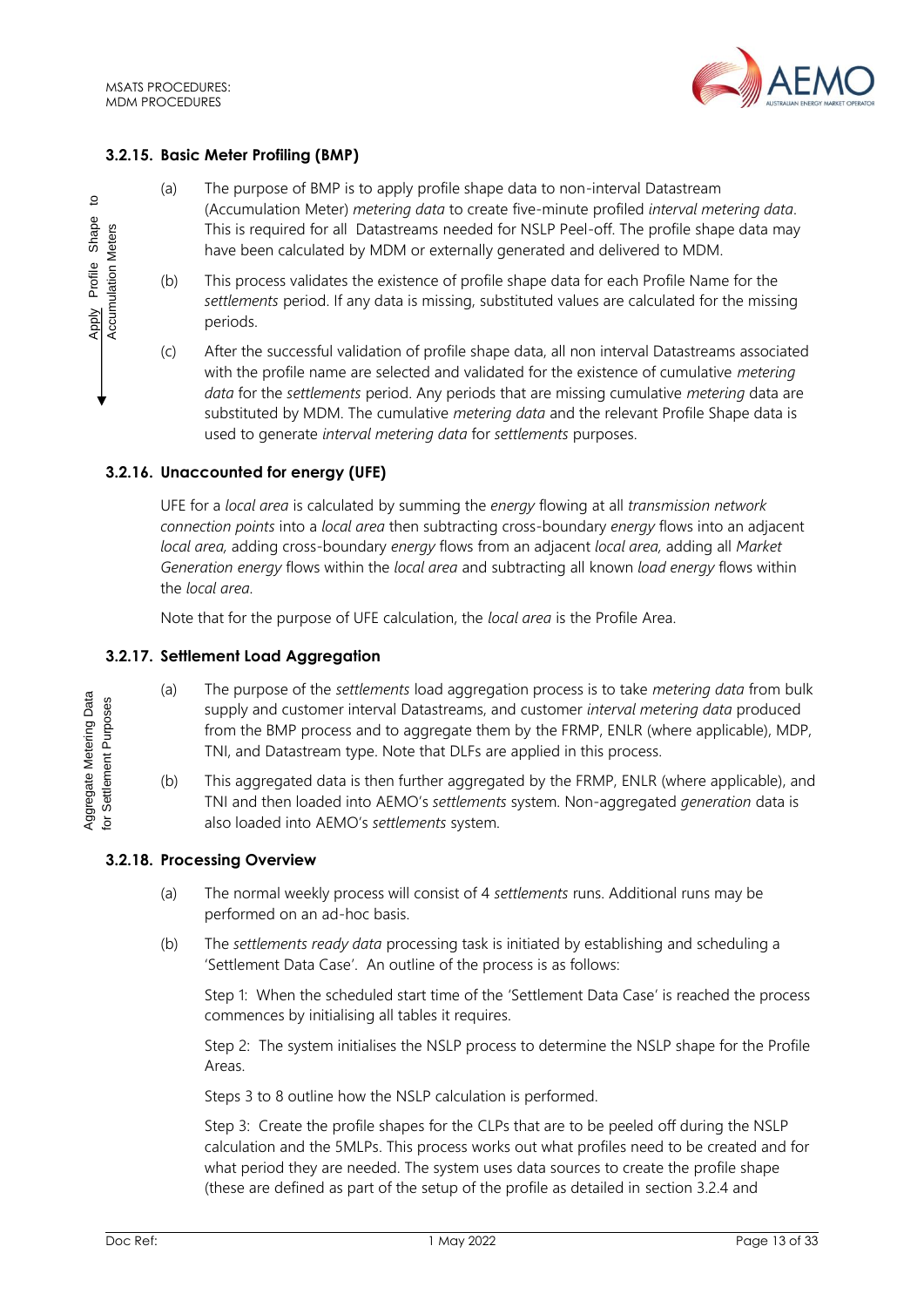

3.2.[63.2.6\)](#page-8-0). For each TI it looks to see if a corresponding value exists within the data source. If any *metering data* does not exist in the system, MDM will calculate a substitute for the data source.

Step 4: The next step is to calculate the Usage Factors for the non-interval Datastreams that are to be included in the NSLP peel off calculation (i.e. with a Profile Name that is not NSLP). Usage Factors are calculated by dividing the Datastream's cumulative *energy* by the sum of the interval values for the profile shape over that cumulative *energy's* start and end date range. If cumulative *energy* is not available for the calculation period, MDM will calculate a Substitute. The cumulative *energy* value could be supplied by the MDP as either an Actual Meter Reading or Substitute or Estimate. It is at this point that the DLF is applied.

Step 5: The system will then check active interval Datastreams for missing data from MDPs. Where a previous MDM-stored Substitute exists, this will be used. Where no previous MDM-stored Substitute exists and the interval datastreams' *metering data* is not available or profile shape interval data is not supplied, the system will use a proxy day profiling methodology to substitute the *energy* for profiling and *settlements* purposes. The proxy day will select values from the most recent day of the same day type and season type as the day being modelled. If no Historical Data is available, the system will use ADL divided by 288 for each TI. The system will then store the *substituted metering data* in the table as an MDM Substitute for use in future *settlements* runs (Case ID).

Step 6: After missing *metering data* has been Substituted by MDM, the system will work out the interval consumption load for each non-interval Datastream. This is done by applying the Usage Factor created in step 4 for each Datastream to the profile shape data value for the same period created in step 3.

Step 7: The system will then aggregate the data to derive the NSLP shape for each Profile Area. The NSLP shape will be calculated from the earliest non locked down profile period to the cut-off end date as defined in the Case ID. Once derived, the NSLP shape is stored in the MDM.

Step 8: After the NSLP shape has been calculated the *settlements* load aggregation process will be undertaken. This follows a similar process to the NSLP process and commences with substituting load for non-interval Datastreams.

Step 9: The next step in the final aggregation is to calculate Usage Factors for all noninterval Datastreams that were not included in the NSLP calculation. How Usage Factors are calculated is discussed further in Step 4. In addition, the DLF will be applied at this step.

Step 10: Next, the system will calculate the Accumulation Meter interval load for each noninterval Datastream by applying Usage Factors to the profile shape values that corresponds to that Datastream's assigned Profile Name

Step 11 UFE is calculated for a *local area* by summing the *energy* flowing at all *transmission network connection points* into a *local area* then subtracting/adding cross-boundary *energy* flows into/from an adjacent *local area,* adding all *Market Generation energy* flows within the *local area* and subtracting all known *load energy* flows within the *local area*.

Step 12: Finally, the system will aggregate data for all bulk supply and customer *load* Datastreams. These may be interval or non-interval Datastreams. The output from the load aggregation run is stored in MDM using load aggregation scenario and case as a unique identifier. It stores data for End User load and *interconnectors* aggregated at TNI, FRMP, ENLR (where applicable), MDP and Datastream type level. It will also collect non aggregated data for *Generators*.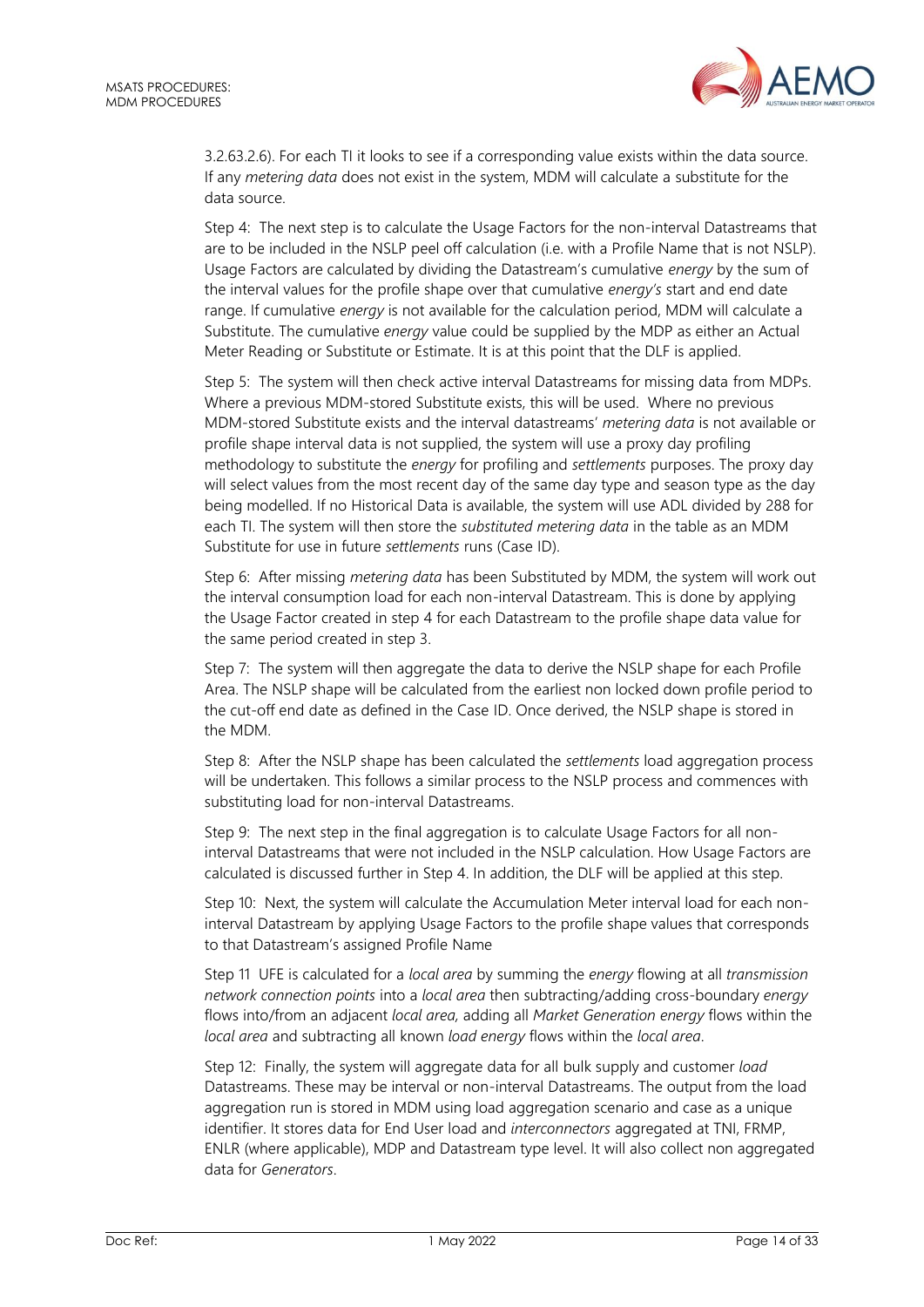

Step 13: The output from the final step will be placed in interface files for loading into AEMO's *settlements* system.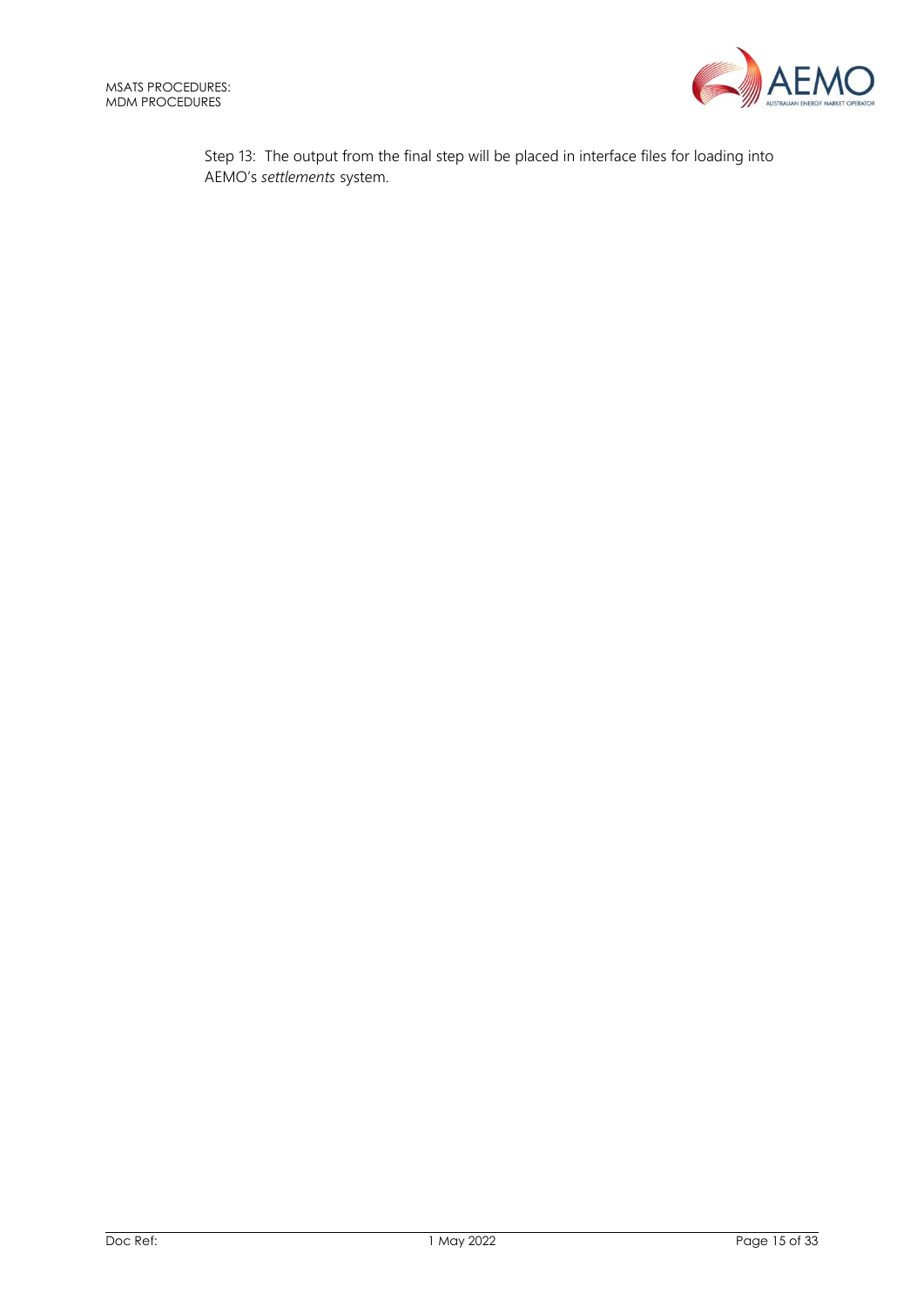

## **Figure 2 Process Flow Diagram for a Settlement Data Case**

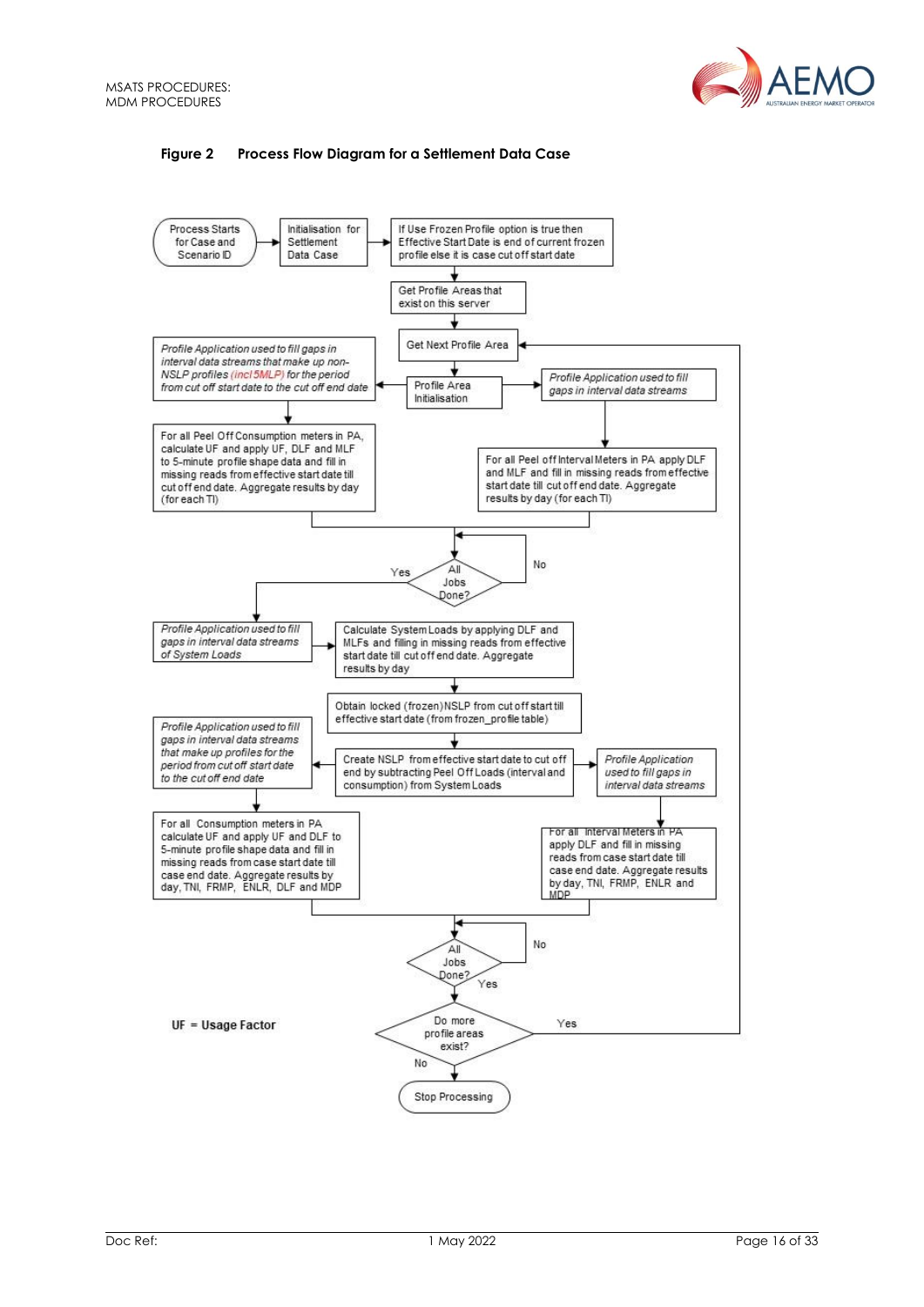

# <span id="page-16-0"></span>**4. MAINTENANCE OF TNI AND PROFILE AREA**

# <span id="page-16-1"></span>**4.1. Introduction**

- (a) This section outlines the information that is required by MSATS to create and maintain Profile Areas. This function can only be performed by AEMO.
- (b) The creation and maintenance of a TNI is performed in the CATS section of MSATS. The creation of a Profile Area and maintenance of Profile Area attributes is performed in the MDM section of MSATS.

## <span id="page-16-2"></span>**4.2. Create a Profile Area**

- (a) If a Jurisdiction Code and TNI Code have been entered into CATS and MDM, AEMO must provide the following information:
	- (i) The name of the Profile Area.
	- (ii) The start date for the Profile Area.
	- (iii) The end date for the Profile Area (normally 31/12/9999).
	- (iv) The TNIs that will be assigned to the Profile Area.
- (b) AEMO may edit the dates for which a TNI will be applicable for a Profile Area (by default all TNI dates are set to the Start and End dates for the Profile Area).

# <span id="page-16-3"></span>**4.3. Maintain Profile Area Attributes**

For a Profile Area (viewable from the "Profile Area – List" screen under Profile Preparation section of browser), AEMO must input some of the following information:

- (a) The revised end date for which the Profile Area is to be valid; or
- (b) The revised list of TNIs that will be associated with the profile Area.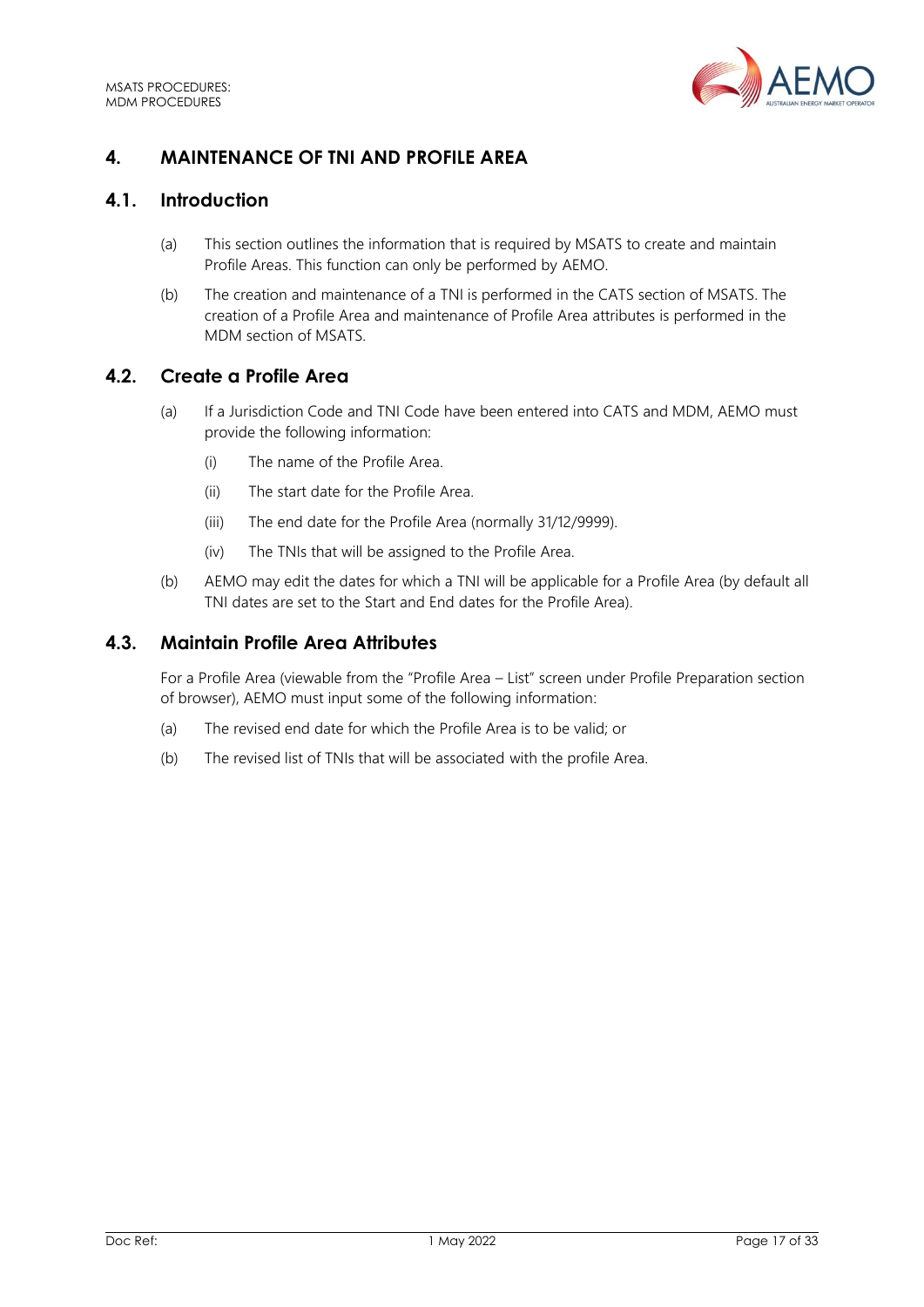

# <span id="page-17-0"></span>**5. LOAD DATA – NON-INTERVAL NMI DATASTREAM**

# <span id="page-17-1"></span>**5.1. Conditions Precedent**

Any submitted data that has a version datetime equal to or earlier than any data that already exists in MDM will be rejected.

# <span id="page-17-2"></span>**5.2. MDP Obligations**

For any active non-interval NMI Datastream in CATS, the MDP must:

- (a) Where there is one or more existing *metering data* records for the Datastream, ensure that the start date of the data being loaded aligns with the end date of the existing record (start date equals previous record end date plus one).
- (b) Submit an aseXML message containing the *metering data* csv payload for the specific NMI Datastream and *settlements* date. The message will include nomination of:
	- The date of submittal of the data MDP
	-
	-
	- The data From Date Quality/Status flag
	- The data To Date
- 
- NMI MDP version datetime
- Datastream Suffix **•** Energy Value in kWh units
	-
- (c) Update CATS DataStreamType to "C" where Basic Datastream included in NEM *settlements* calculation.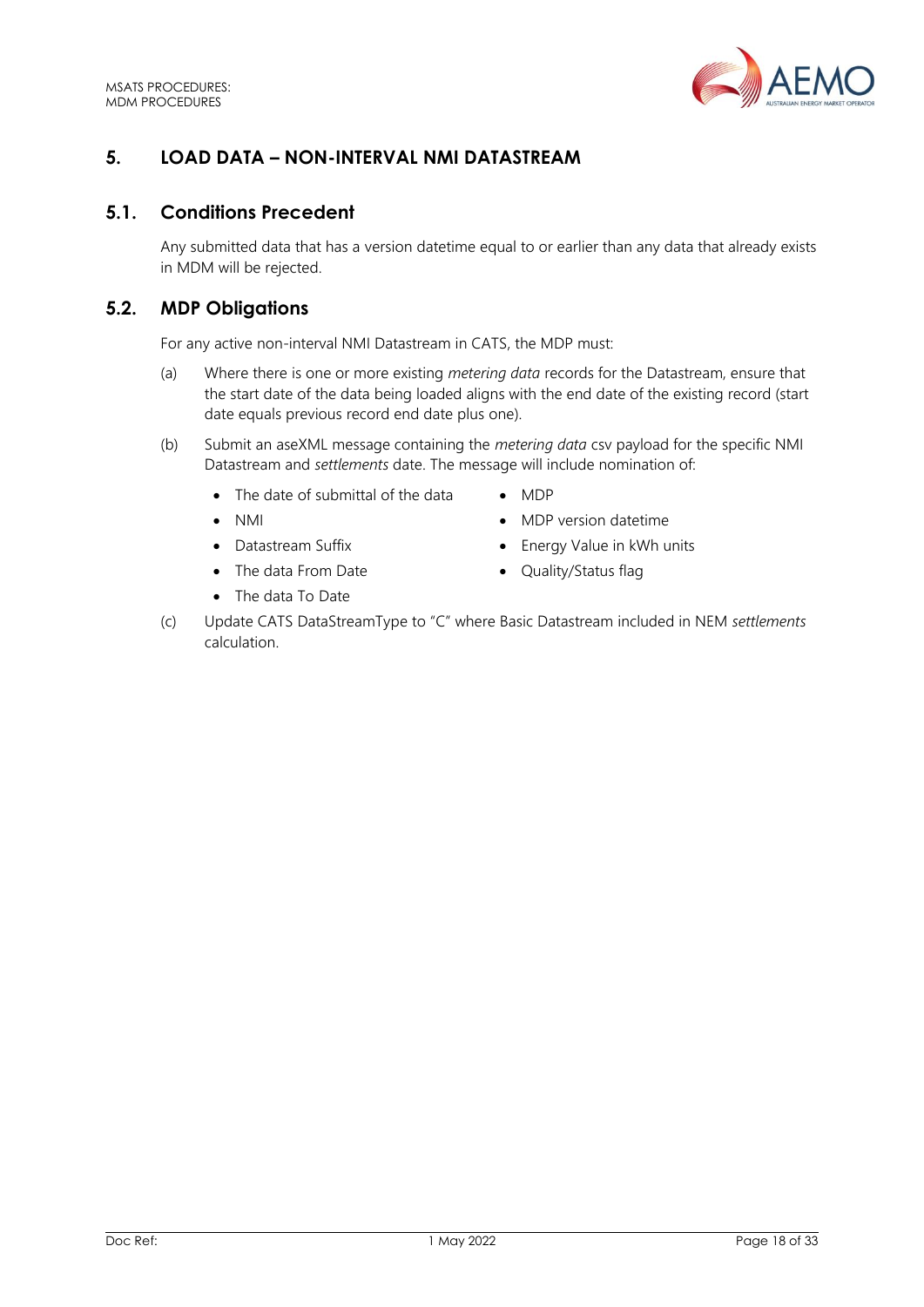

# <span id="page-18-0"></span>**6. LOAD DATA – INTERVAL NMI DATASTREAM**

## <span id="page-18-1"></span>**6.1. Conditions Precedent**

Any submitted data will be validated and may be rejected to ensure AEMO has the latest version of *metering data.*

## <span id="page-18-2"></span>**6.2. MDP Obligations**

For any active interval NMI Datastream in CATS, the MDP must:

- (a) Submit an aseXML message containing the *metering data* csv payload for the specific NMI Datastream and *settlements* date. The message will include nomination of:
	- The date of submittal of the data MDP version datetime
	-
	-
- 
- NMI NMI Energy Values in kWh units
- Datastream Suffix  **Quality/Status flag for each interval of the** data
- *Settlements* Date
- MDP
- (b) Update CATS DataStreamType:
	- (i) "I" where Interval Datastream included in NEM *settlements* calculation,
	- (ii) "N" where Interval Datastream is NOT included in NEM *settlements* calculation or NEM Profile calculation

# <span id="page-18-3"></span>**6.3. Load Sample Meter Data for Defined NMI Datastreams**

The process for loading sample *metering data* is similar to "Load Data – Interval NMI Datastream". The only difference is that the Datastream type defined in CATS is "P".

## <span id="page-18-4"></span>**6.4. Load Externally Calculated Profile Shape**

The process for loading external profile shape data is similar to "Load Data – Interval NMI Datastream". The only difference is that the Datastream type defined in CATS is "P".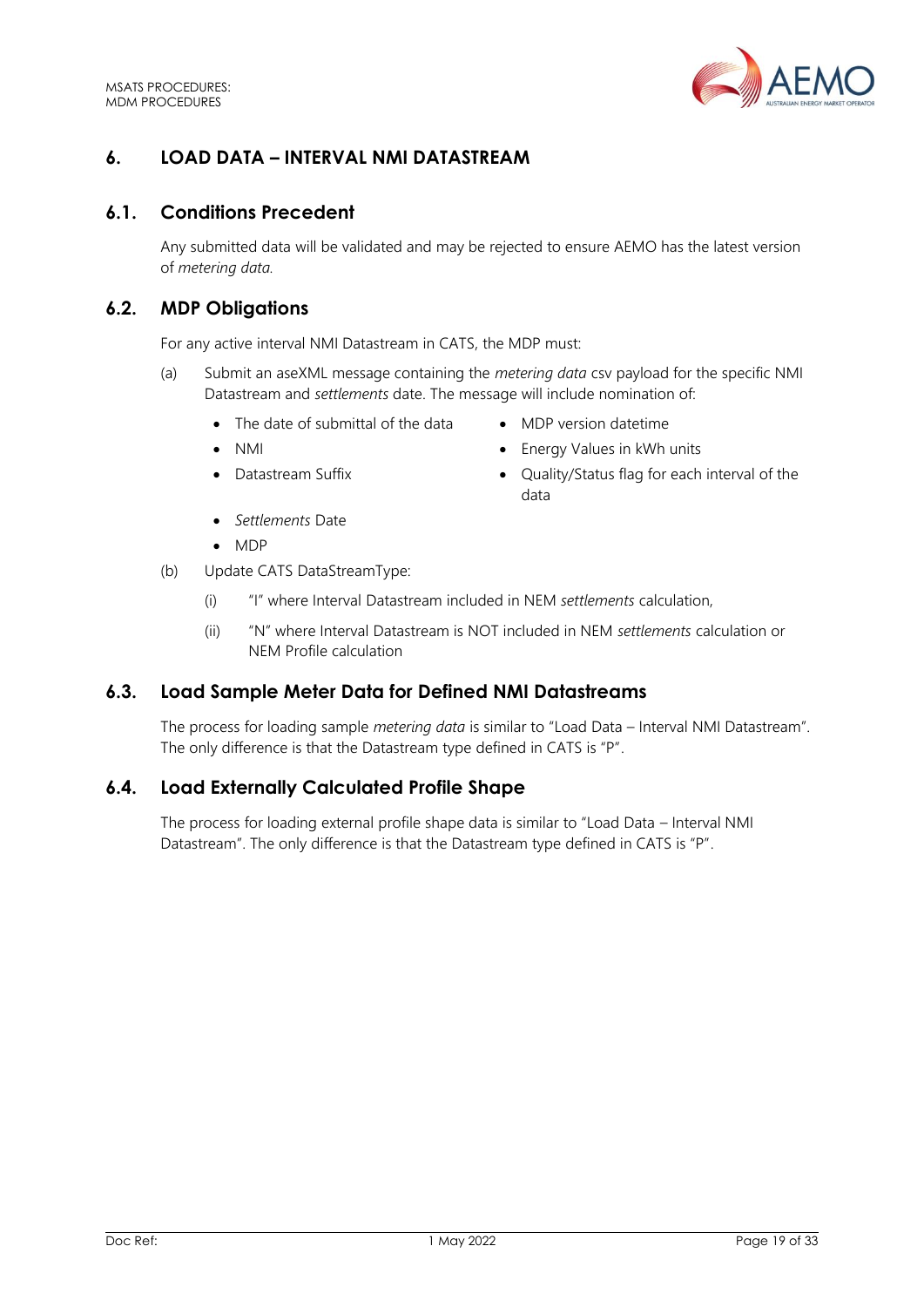

# <span id="page-19-0"></span>**7. DEFINE PROFILE**

# <span id="page-19-1"></span>**7.1. Define the Data Source**

- (a) If the appropriate data source NMI Datastreams do not exist they must first be defined in CATS (refer CATS Procedures) before this procedure can be implemented.
- (b) If there is an active list of NMI Datastream data sources in CATS, AEMO must provide the following information:
	- (i) Data source name
	- (ii) Sampling period start date that is not earlier than the current system date.
	- (iii) Sampling period end date that is not earlier than the start date (normally set to 31/12/9999).
	- (iv) At least one *NMI* and suffix that identifies data to be used for calculation of the profile shape.
	- (v) Weight for each *NMI* and associated suffix, as a numeric value between 0.00 and 1.00.

# <span id="page-19-2"></span>**7.2. Define the Profile Method**

MDM has been set up to use only one *profile* methodology. This is the seven-day type methodology.

# <span id="page-19-3"></span>**7.3. Define the Profile Name**

If:

- (a) the Jurisdiction has approved the creation of the proposed profile; and
- (b) the data source(s) and profile method have been defined,

AEMO must provide the following information:

- (c) A unique Profile Name
- (d) Start date
- (e) Profile method name
- (f) Data source name
- (g) Applicable Profile Areas, and

AEMO may provide an end date that is not earlier than the start date. The screen will default the end date to the high date (31-Dec-9999).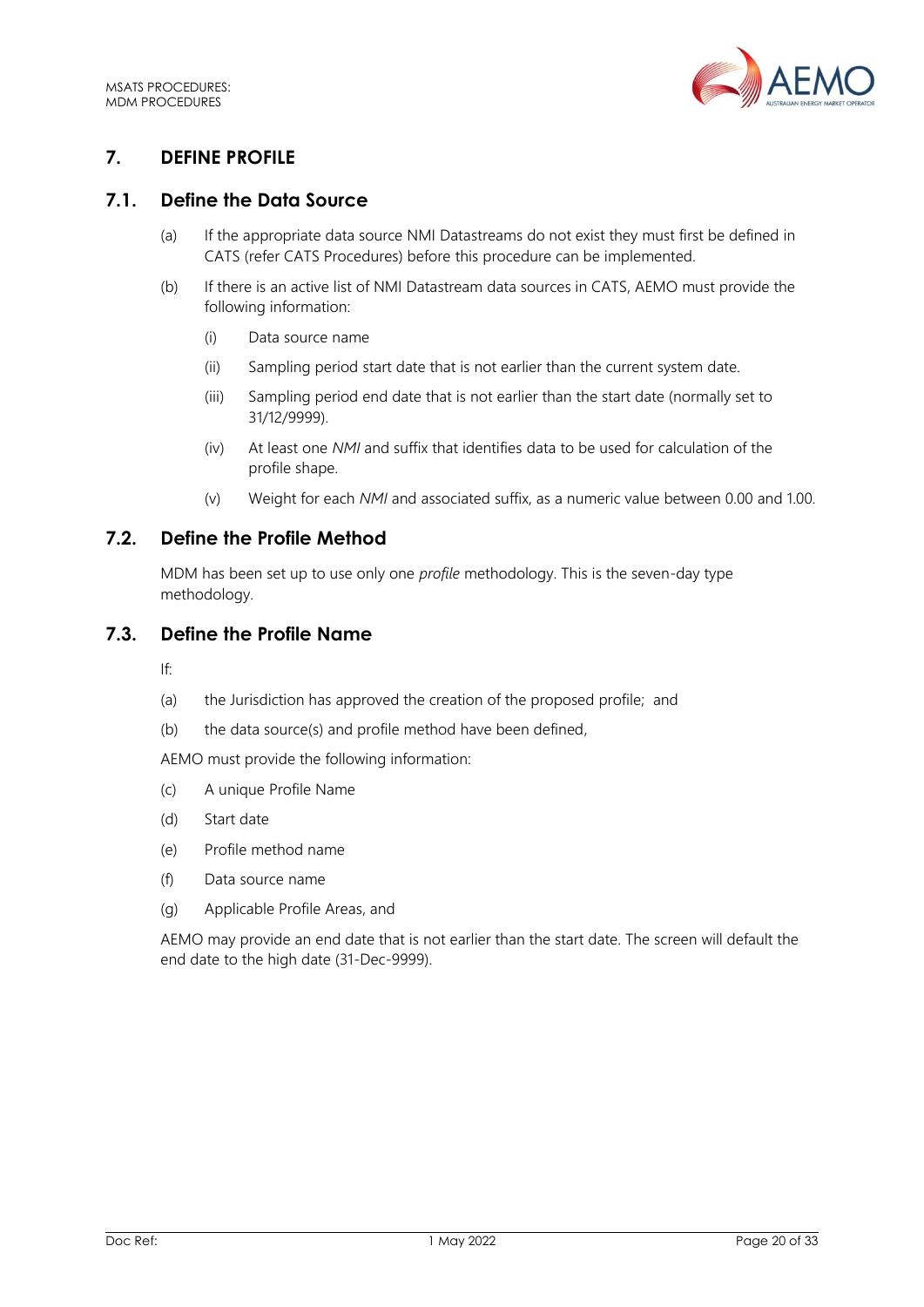

# <span id="page-20-0"></span>**8. PROFILE CALCULATION**

# <span id="page-20-1"></span>**8.1. Settlement Data Scenario**

The purpose of this section is to define the parameters that are required to create *settlements ready data*. This involves the creation of Settlement Data Scenarios that identify the relationship between key parameters.

## **8.1.1. Creating a New Settlement Data Scenario**

To create a New Settlement Data Scenario, AEMO must provide the following information:

- (a) The Settlement Data Scenario Name, which must be unique.
- (b) The Settlement Data Scenario Type.
- (c) The number of *days* before the Case End Date to start freezing the NSLP.
- (d) The number of *days* before the Case End Date to stop freezing the NSLP.
- (e) Whether the NSLP is to be calculated in this Settlement Data Scenario.

#### **8.1.2. Editing a Settlement Data Scenario**

- (a) A Settlement Data Scenario may be edited by the AEMO user who created the Scenario, by the system administrator, or by AEMO super users.
- (b) Conditions precedent are:
	- (i) A Settlement Data Scenario has been selected
	- (ii) No cases/runs have been processed under this scenario
- (c) To edit the Settlement Data Scenario the following information must be provided:
	- (i) The Settlement Data Scenario Type
	- (ii) The number of *days* before the Case End Date to start freezing the NSLP
	- (iii) The number of *days* before the Case End Date to stop freezing the NSLP
	- (iv) Whether the NSLP is to be calculated in this Settlement Data Scenario

#### **8.1.3. Deleting a Settlement Data Scenario**

- (a) A Settlement Data Scenario may be deleted by the AEMO user who created the Scenario, by the system administrator, or by AEMO super users.
- (b) Conditions precedent are:
	- (i) A Settlement Data Scenario has been selected
	- (ii) No cases/runs have been processed under this scenario

# <span id="page-20-2"></span>**8.2. Settlement Data Cases**

The purpose of this section is to define the parameters that are required to establish a Settlement Data Case.

If the scenario to be used has been defined, AEMO must provide the Settlement Data Scenario under which the Case should be run.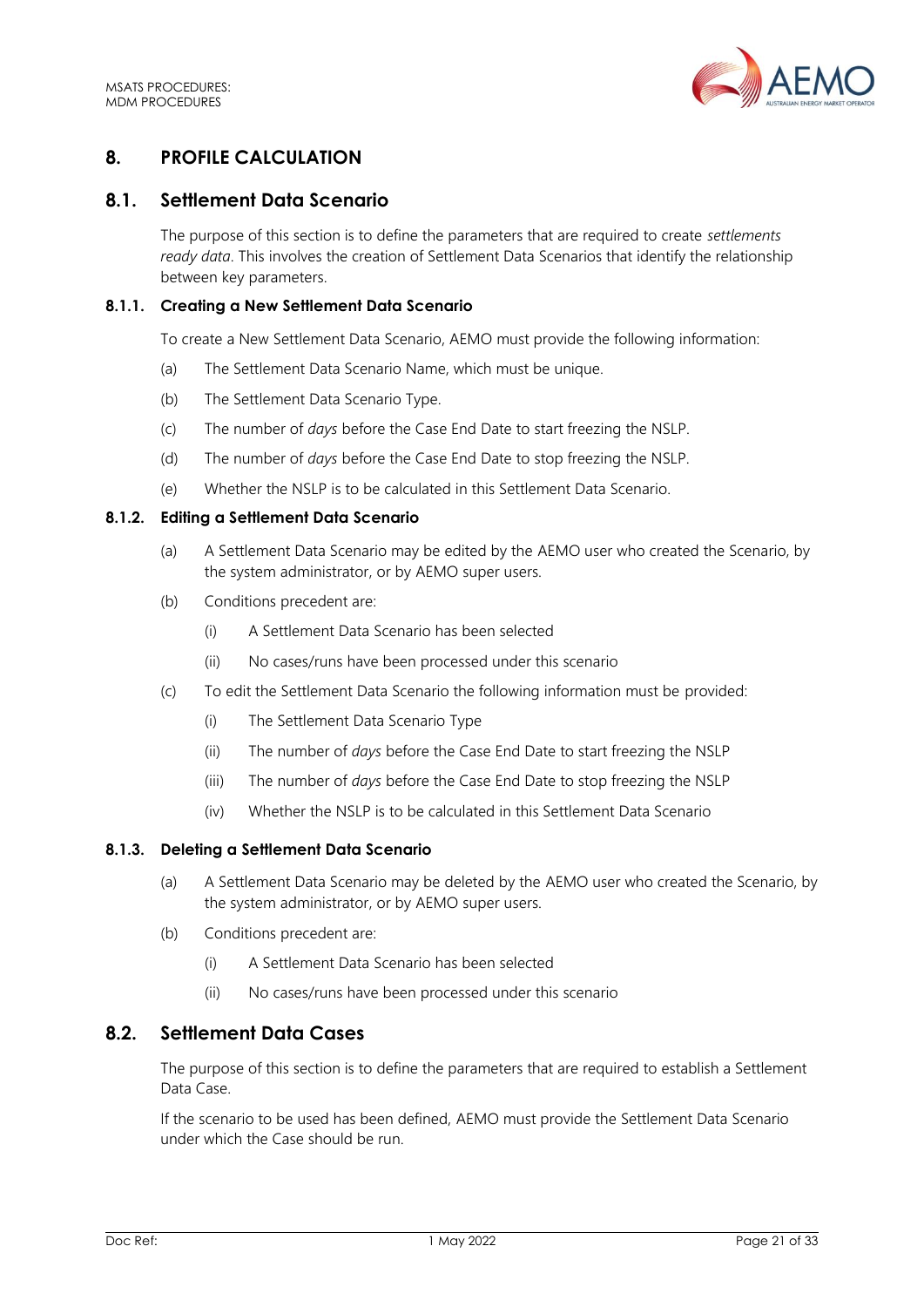

AEMO may edit a Settlement Data Case by providing the same information as required for when a Settlement Data Case is created as long as the Settlement Data Case is uncommitted (not scheduled). Once the Settlement Data Case has been committed, an edit is not possible.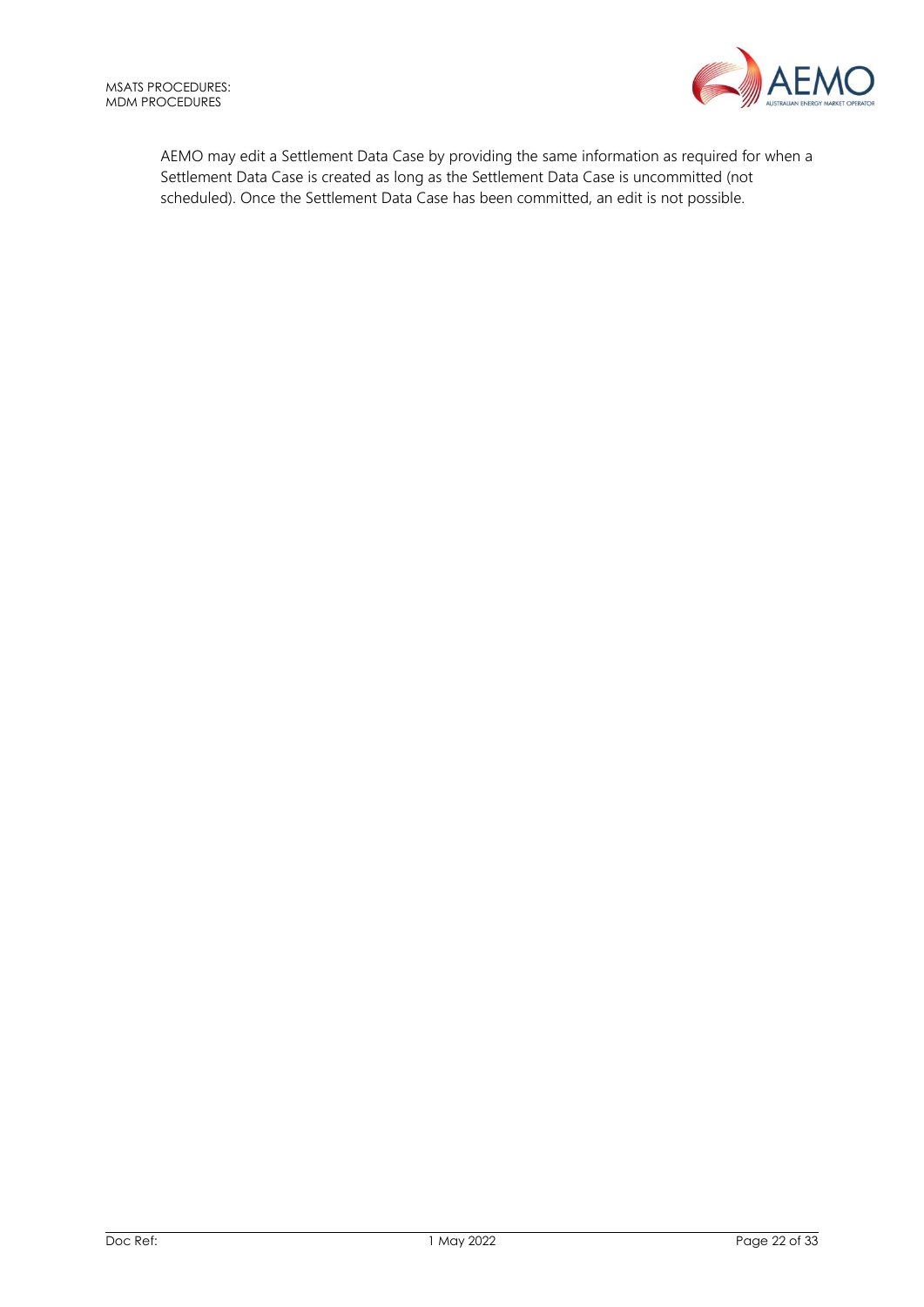

# <span id="page-22-0"></span>**9. REPORTS**

## <span id="page-22-1"></span>**9.1. Introduction**

This section describes the reports from MDM that are available to Participants. More information can be found in the Participant User Interface Guides to MSATS.

The reports identify the participant roles to which a participant must have an assignment to receive the report. Only parties with active assignments to the NMI for the reporting period will be displayed in the report results.

Access methods for each report are detailed for each report:

- Request –nominated participant roles can request the report via their preferred method.
- Subscription a participant who has registered to automatically receive the report
- Push the report will automatically be sent to the nominated participant roles.

Notes:

- AEMO will provide all reporting results for each report request, therefore the "LastSequenceNumber" has been updated from mandatory to optional in the aseXML schema r39. AEMO will no longer reference this field when processing MDM report requests. AEMO recommend participants populate this field with the numerical value = '0'.
- AEMO will continue to generate report results with the 'SeqNo' (in the .csv payload) to reflect the number of rows within an RM Report.
- To produce a sample of the report results the MaximumRows field within the aseXML schema can be used. If the MaximumRows field is populated all results will be provided up to the value populated, the remaining values will be discarded.

# <span id="page-22-2"></span>**9.2. MDM RM9 – Actual Versus Estimate Data Report**

The purpose of the MDM RM9 Actual Versus Estimate Data report is to allow AEMO and Participants to compare the number of Estimates and Actual Meter Readings in the system used for settlements. The output is for either Accumulation Meters or Interval Meters and can be further restricted to only those Meter Readings supplied by a particular MDP.

The report start date cannot be greater than 1000 days in the past and end date cannot be greater that the request date (today), with a maximum date range of 7 days.

Parties that have access to the report:

Request: AEMO, FRMP, ENLR, MDP.

Information that must be submitted with the report request:

- Start date and end date
- Data type, whether interval or accumulation (non-interval)
- The 'As at' date and time for the data being requested

Information that may be submitted with the report request:

- The MDP. This limits the report to records related to this MDP.
- The last sequence number. (Not Used by AEMO)

Report Outputs: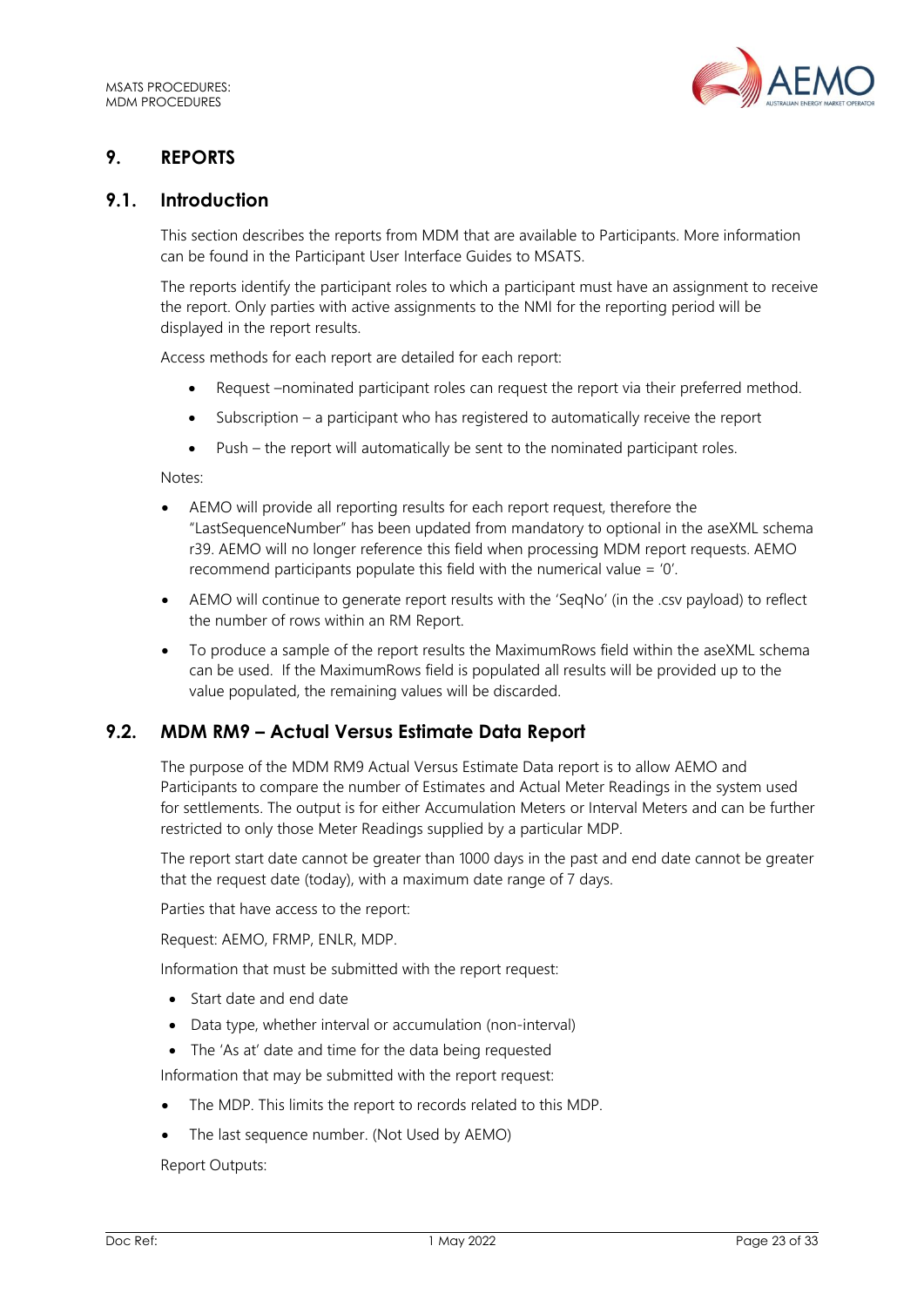MSATS PROCEDURES: MDM PROCEDURES



- MDP
- Settlement Date
- Count of number of non actual reads Example: settlement day where any data quality does not equal 'A')
- Count of total number of reads
- Percent (% ) of non actual reads
- Report sequence number

# <span id="page-23-0"></span>**9.3. MDM RM11 – Missing Data Report**

The purpose of the MDM RM11 Missing Data report is to allow AEMO and Participants to find out what *metering data* is missing from MDM. Includes all active NMI Data Streams registered in MSATS.

The report start date cannot be greater than 1000 days in the past and end date cannot be greater that the request date (today), with a maximum date range of 7 days.

Parties that have access to the report:

Request: AEMO, FRMP, ENLR, MDP.

Push: MDP

Information that must be submitted with the report request:

- Start date and end date
- *NMI* (Optional)
- MDP
- The 'As at' date and time for the report being requested (only used if NMI is specified)
- Whether *interval metering data* or *accumulation metering data* is required
- *NMI* selection, all *NMIs*

Information that may be submitted with the report request:

• The last sequence number. (Not Used by AEMO)

Report Outputs:

- MDP
- Settlement date
- NMI
- Suffix
- Report sequence number

# <span id="page-23-1"></span>**9.4. MDM RM13 – NMI Datastreams History Report**

The purpose of the MDM RM13 NMI Datastreams History Report is to allow AEMO and Participants to retrieve the history of a NMI Datastream's *metering data* for a specified period. This report will return all versions of *metering data* that exist in the system for that *NMI* for days within the report period.

The report start date cannot be greater than 1000 days in the past and end date cannot be greater that 1000 days int the future.

Parties that have access to the report: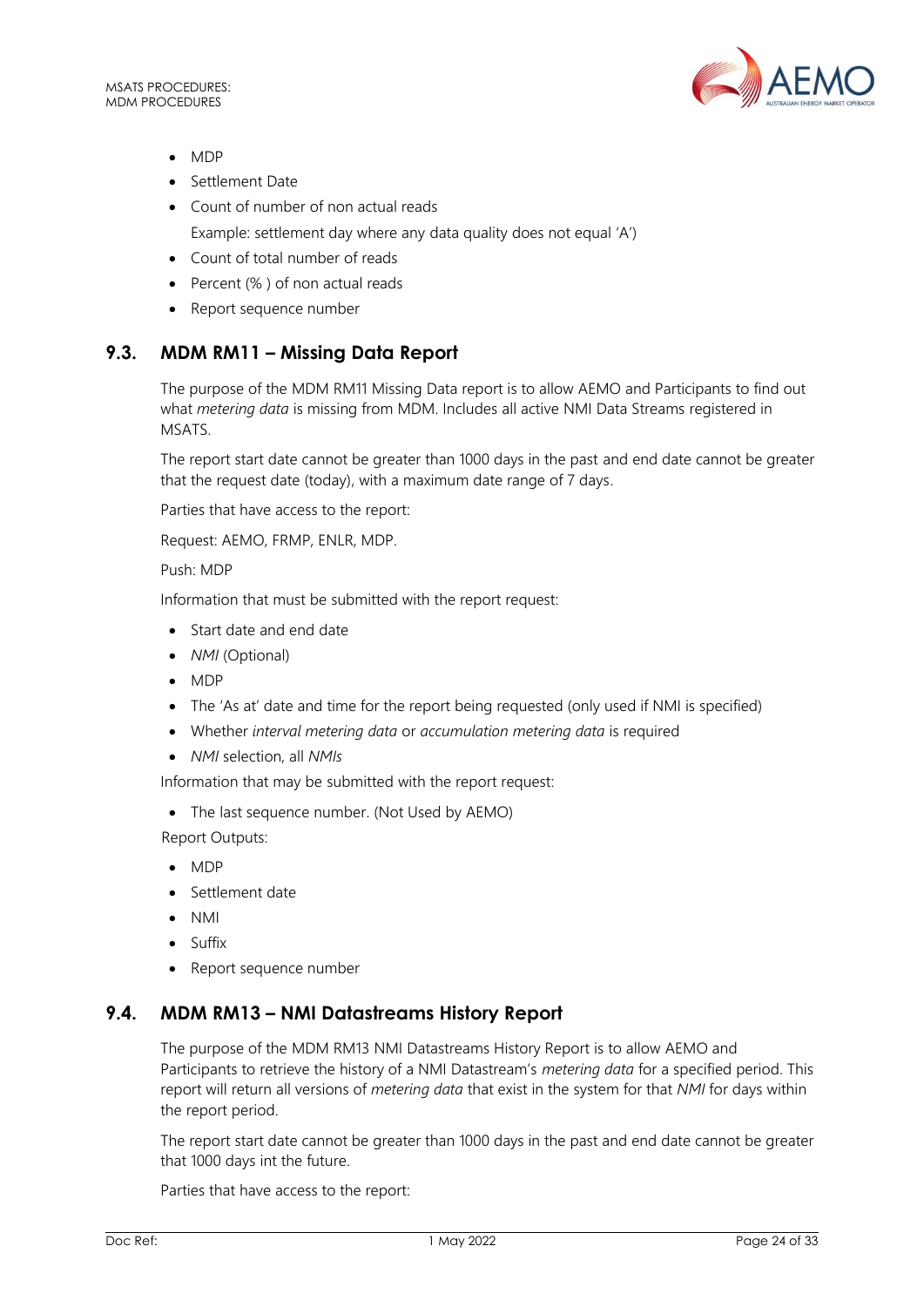

Request: AEMO, MC, FRMP, ENLR, LNSP, ENM, NSP2, MPB, MPC, MDP.

Information that must be submitted with the report request:

- Start date and end date
- Data type, whether interval or accumulation (non-interval)
- NMI
- The 'As at' date for the data being requested

Information that may be submitted with the report request:

• The last sequence number. (Not Used by AEMO)

Report Outputs:

- Settlement Date (for Interval Meters) or Start Date and End Date (for Accumulation Meters)
- NMI
- Suffix
- Load Time
- MDP Version Date
- MDP
- Value(s) will be updated to allow the display of 4 decimals to support reads provided in MDFF Format.
- Read type flag(s)

Report sequence number

• Actual or Historical data identifier

# <span id="page-24-0"></span>**9.5. MDM RM16 – Level 1 Settlement Reconciliation Report**

The MDM RM16 Level 1 Settlement Reconciliation Report provides aggregated *interval metering data* grouped by TNI, FRMP, ENLR, MDP, and Datastream type that was used during a *settlements* run. Source data for this report includes data supplied by an MDP and that produced as an output of a settlements run and includes data from interval Datastreams and accumulation Datastreams.

Participants can register to have the Profile name included in the report results.

Parties that have access to the report:

Request: AEMO, FRMP, ENLR, and MDP.

Push: FRMP, ENLR

Information that must be submitted with the report request:

• Settlement Case ID. Defines the required settlement run.

Information that may be submitted with the report request:

- Start date and end date. If the Start date and end date is not provided, data will be provided covering the entire period defined by the Settlement Case ID.
- The last sequence number. (Not Used by AEMO)

Report Outputs:

- TNI
- Datastream type
- FRMP, ENLR, MDP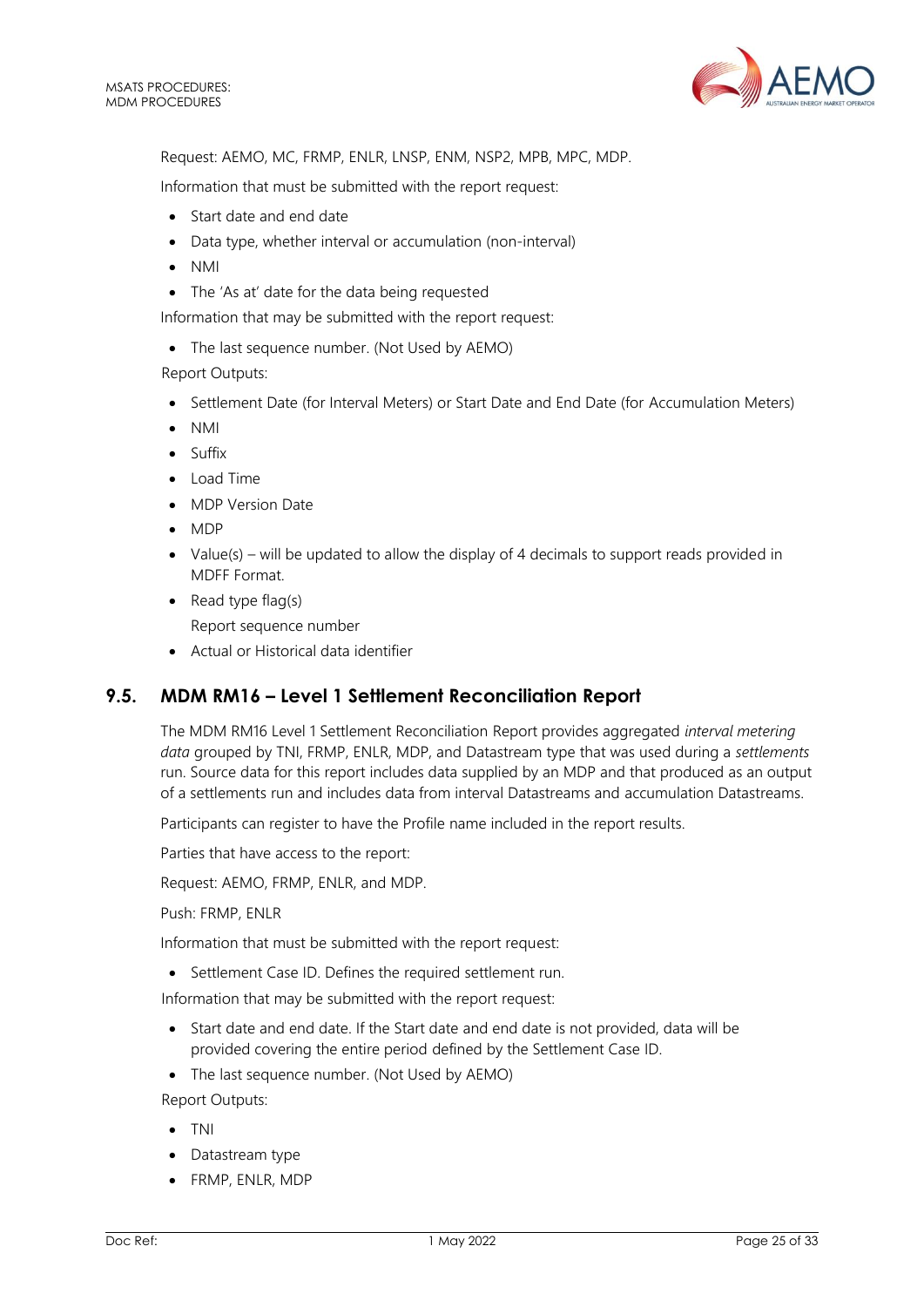MSATS PROCEDURES: MDM PROCEDURES



- Profile name only displayed for registered Participants
- Creation date/time
- Settlement date
- Data for Period 1 through to Period 288
- Report sequence number

# <span id="page-25-0"></span>**9.6. MDM RM17 – Level 3 Settlement Reconciliation for Non-Aggregated Data**

The MDM RM17 Level 3 Settlement Reconciliation for Non-Aggregated Data Report provides interval data for all suffixes of a particular *NMI* that was used during a *settlements* run. Source data for this report includes data supplied by an MDP and that produced as an output of a *settlements* run and includes data from interval Datastreams and accumulation Datastreams.

The read type flag for accumulation data will be changed as part of 5 minute settlements from 'P' prorated to 'A' where reads are provided by an MDP or 'E' where AEMO has estimated the reads.

The read type flag for interval data estimated by AEMO will change from 'P' to 'Z'

When a settlement value is a calculation of multiple reads (e.g.  $N = E - B$ ) the MDP Version Date will display the latest reading timestamp.

Parties that have access to the report:

Request: AEMO, FRMP, ENLR, and MDP.

Information that must be submitted with the report request:

- NMI. This limits the output to suffixes of this NMI.
- Settlement Case ID. Defines the required settlement run.

Information that may be submitted with the report request:

- Start date and end date. The default is the entire period defined by the Settlement Case.
- The last sequence number. (Not Used by AEMO)

Report Outputs:

- Settlement date
- NMI and suffix
- Creation date/time
- Data for Period 1 through to Period 288
- Read type flags
- MDP Version Date
- Report sequence number

# <span id="page-25-1"></span>**9.7. MDM RM20 – PPS Report**

The purpose of the MDM RM20 PPS Report is to allow AEMO and Participants to retrieve profile shape data. It will return all NSLP, CLP and 5MLPs that cover each Profile Area in a *settlements* run. The output can be limited to those profiles used in a case run or by Profile Name. Participants can manually request profiles for

• Case Id – returning all profile data for the settlement case including 2 weeks of frozen profile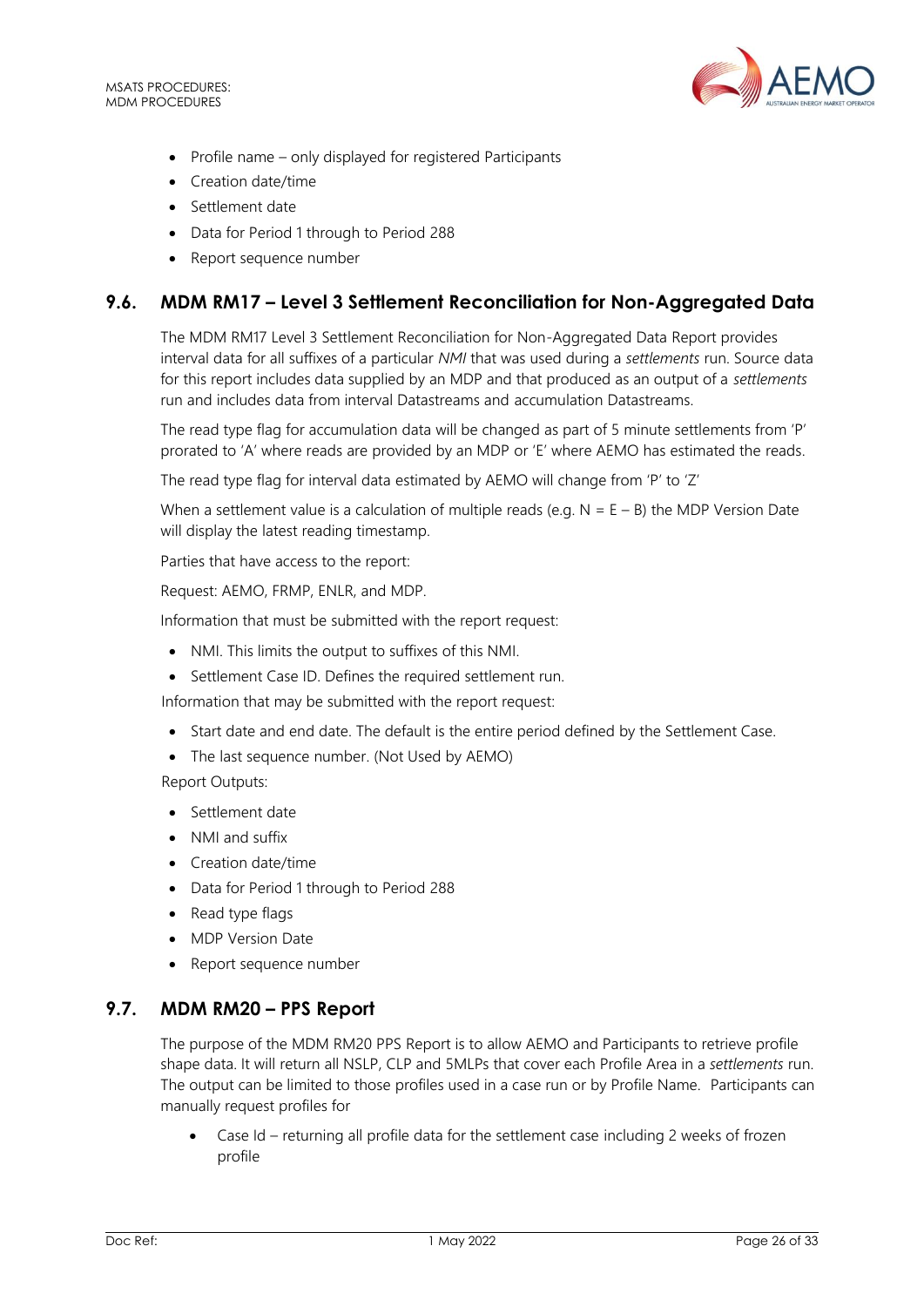

• Start date and End date – returning profile data for all case ids for the period specific (maximum 7 days)

Subscription to this report will automatically provide all calculated profile data and 2 weeks of frozen profile data for each settlement run.

Parties that have access to the report:

Request: AEMO, MC, FRMP, ENLR, LNSP, ENM, NSP2, MPB, MPC, MDP

Subscription: FRMP, ENLR

Information that must be submitted with the report request:

- Either Case ID or start date and end date
- Start date and end date, compulsory if Case ID is not supplied.
- The 'As at' date and time for participant provided 'EPROFILE'

Information that may be submitted with the report request:

- Start date and end date, if Case ID is supplied.
- Settlement Case ID. Limits output to that case.
- Profile name. Limits output to that profile.
- The last sequence number. (Not Used by AEMO)
- MDP Version used to define the 'EPROFILE' version to be reported.

Report Outputs:

- Profile name
- Profile area
- Settlement date
- Load time/Creation time
- Data for Period 1 through to Period 288
- Report sequence number
- Locked
- Settlement Case

# <span id="page-26-0"></span>**9.8. MDM RM21 - Level 2 Settlement Reconciliation Report (RM27 report for AEMO's use only)**

For a *settlements* run the MDM RM21 - Level 2 Settlement Reconciliation Report will provide the daily totals of load data for each TNI's (supplied as an input) *NMIs*. The *NMIs* returned are restricted to those *NMIs* that have the same ENLR that was supplied as an input to this report. The output can also be further restricted to those *NMIs* with a certain MDP.

The MDM RM21 Level 2 Settlement Reconciliation Report will be produced on approval of a Settlement Case. This report will provide the daily totals of load data for all *NMIs* for all TNI combinations for all MDPs. The RM27 report is produced for AEMO's use only and is identical to the RM21 report.

Parties that have access to the report:

- Request: AEMO MDP, FRMP or ENLR
- Subscription: FRMP or ENLR

Information that must be submitted with the report request for the RM21 report: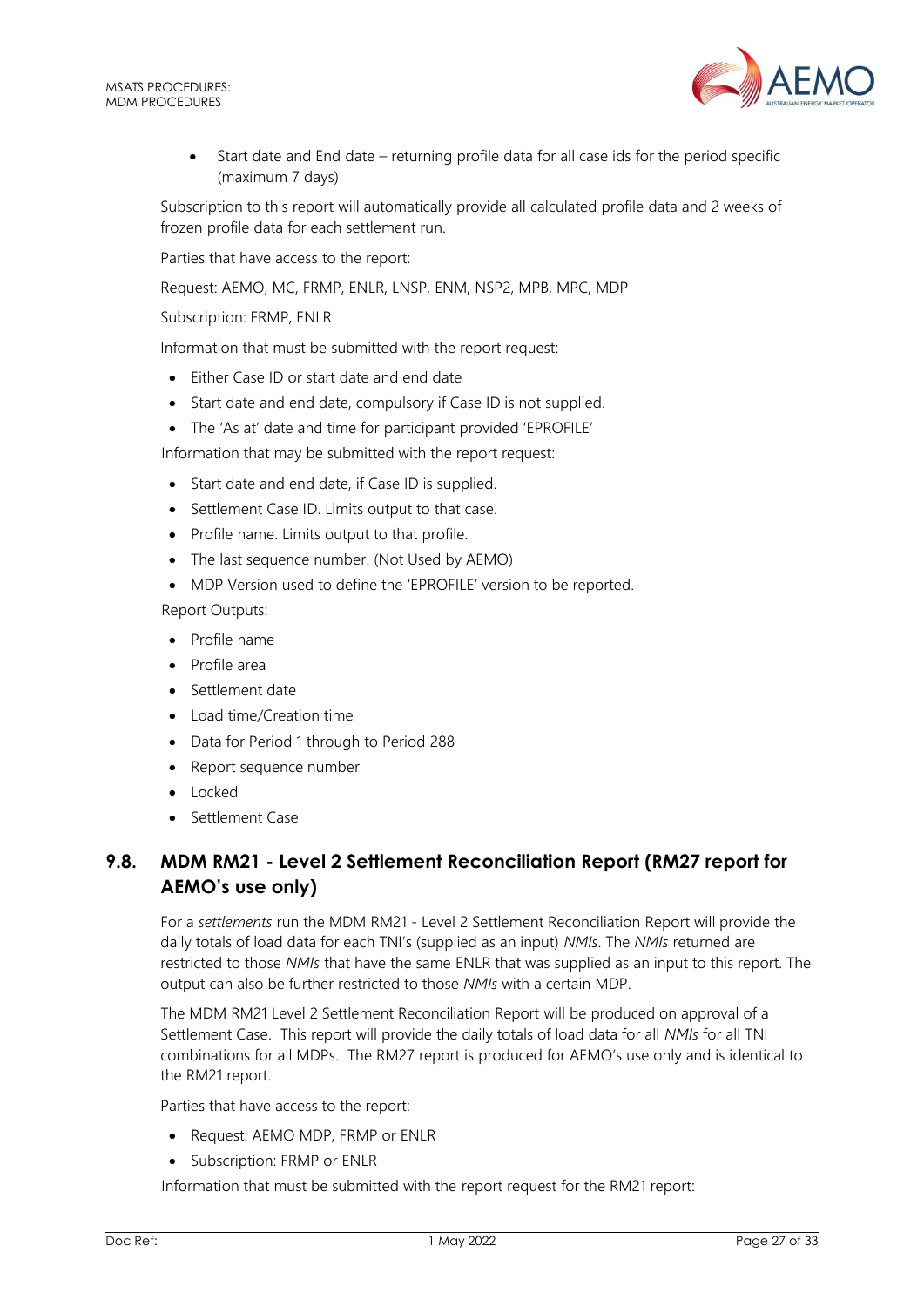MSATS PROCEDURES: MDM PROCEDURES



- Settlement Case ID
- TNI
- ENLR

## **Information that may be submitted with the report request for the RM21 report:**

- Start date and end date
- MDP. Further limits the output to NMIs associated with the specified MDP.
- The last sequence number. (Not Used by AEMO)

Report Outputs:

- TNI
- ENLR
- MDP
- *Settlements* date
- *NMI*
- DataStream Type
- MSATS Substitution Indicator
- Daily total energy
- MDP Version Date
- Report sequence number

# <span id="page-27-0"></span>**9.9. MDM RM22 – Data Estimation Report**

The purpose of the MDM RM22 Data Estimation Report is to allow AEMO and Participants to obtain details of Substitutions that have been made during a *settlements* run for missing *interval metering data* and Accumulation Meter readings

Parties that have access to the report:

• Request: AEMO, MDP, FRMP or ENLR

Information that must be submitted with the report request:

• Settlement Case ID

Information that may be submitted with the report request:

- Start date and end date. The default is the entire period defined by the Settlement Case ID.
- The last sequence number. (Not Used by AEMO)

Report Outputs:

- Settlement Date
- *NMI* and suffix
- Creation date time
- Substituted value for each interval
- Report sequence number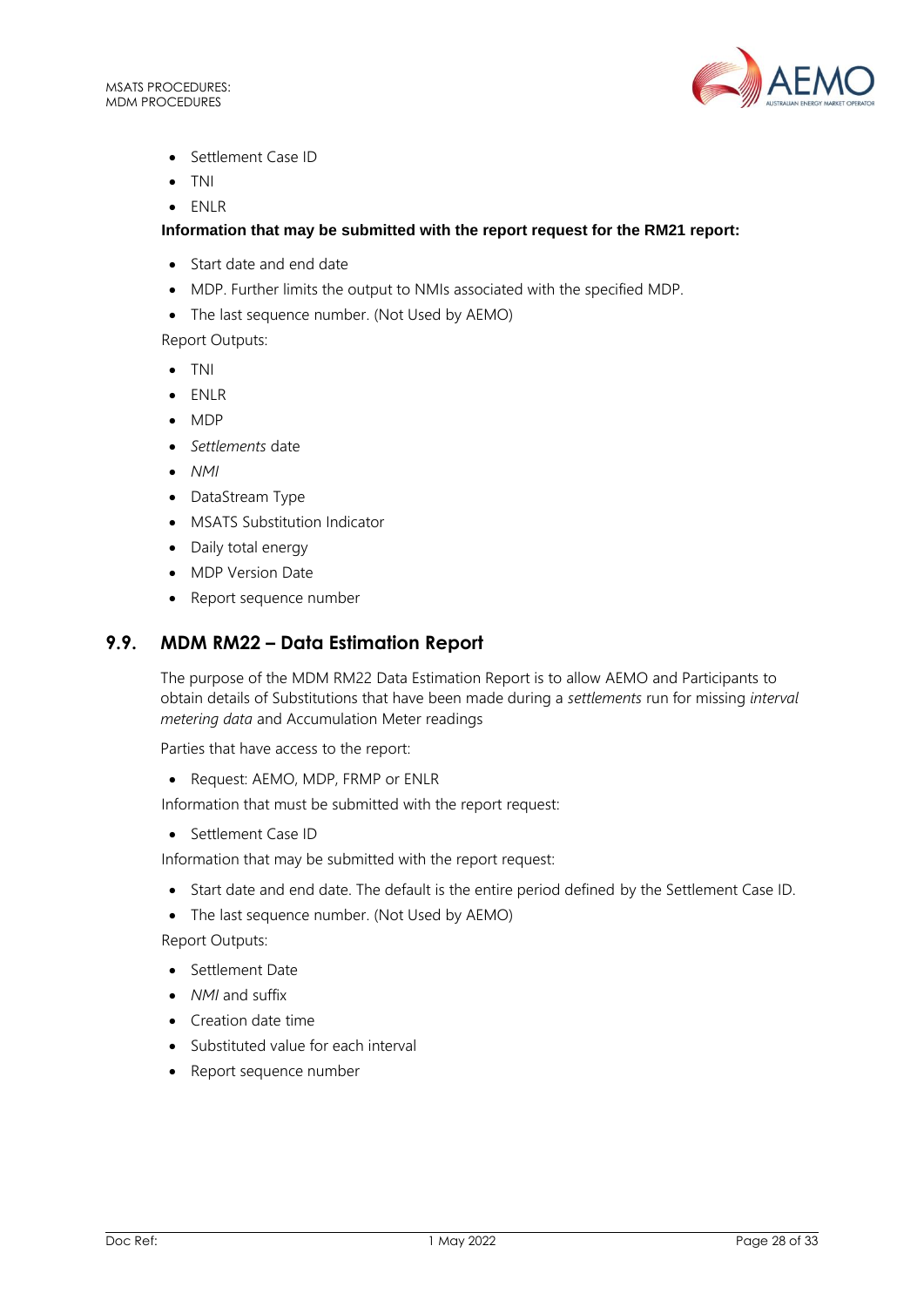

# <span id="page-28-0"></span>**9.10. MDM RM25 – Settlement – Profile Shape Data**

The purpose of the MDM RM25 Settlement – Profile Shape Data is to provide Participants with the profile shapes frozen by AEMO. It will return all NSLP, CLP and 5MLP that cover each Profile Area for each frozen profile week.

This report is automatically produced by AEMO and published to the AEMO website.

Parties that have access to the report:

All Participants from the AEMO website

Information that must be submitted with the report request:

The report cannot be requested by participants.

Report Outputs:

- Profile name
- Profile area
- Settlement date
- Load time/Creation time
- Data for Period 1 through to Period 288
- Report sequence number
- Locked
- Settlement Case

# <span id="page-28-1"></span>**9.11. MDM RM26 - MDP Substitution and Estimation Report**

The purpose of the MDM RM26 MDP Substitution and Estimation Report is to allow AEMO and MDPs to obtain details of Substitutions and Estimations that are still current in MDM for a specified settlement week.

The report start date cannot be greater than 400 days in the past and end date cannot be greater that the request date (today), with a maximum date range of 7 days.

Parties that have access to the report:

Request: AEMO, MDP

Push: MDP (for R1 and R2 settlement weeks)

Information that must be submitted with the report request:

- Start and end dates
- Whether *interval metering data* or *accumulation metering data* is required

Report Outputs:

Interval Metering Data

- NMI and suffix
- *Settlements* Date
- FRMP
- ENLR
- MDP
- $\bullet$  FLAG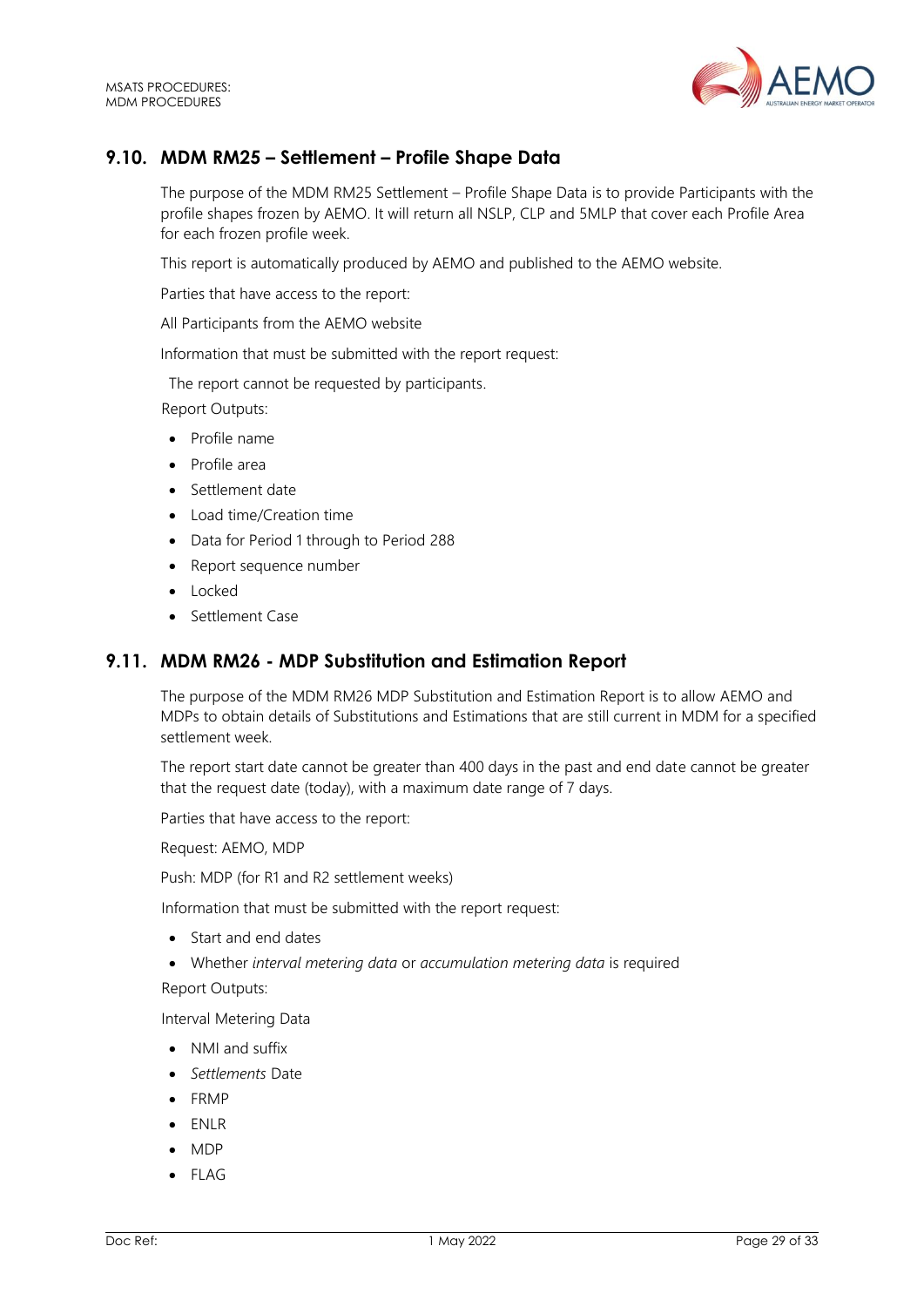

Accumulation Metering Data

- *NMI* and suffix
- Start and end date
- FRMP
- ENLR
- MDP
- FLAG
- kWh

# <span id="page-29-0"></span>**9.12. MDM RM37 – High Priority Missing Data Report**

The purpose of the RM37 – High Priority Missing Data report is to allow AEMO, FRMP and MDP participants to identify missing readings for Transmission connection points and cross boundary meters required for each settlement day. The report will be pushed to MDPs daily

The report start date cannot be greater than 1000 days in the past and end date cannot be greater that the request date (today), with a maximum date range of 7 days.

Parties that have access to the report:

Request: AEMO, FRMP, MDP

Push: MDP

Information that must be submitted with the report request:

- Start date and end date
- MDP
- The 'As at' date and time for the report being requested (only used if NMI is specified) Report outputs:
- MDP
- SettlementDate
- NMI
- Suffix
- Report sequence number

## <span id="page-29-1"></span>**9.13. MDM RM38 – DataStream Missing Data Report**

The purpose of the RM38 – Datastream Missing Data report is to allow AEMO, FRMP and MDP participants to identify missing Datastream readings required for the calculation of the Net (N) datastream for the settlement week to support the Data Delivery calendar. The report will be pushed to MDPs.

The report start date cannot be greater than 1000 days in the past and end date cannot be greater that the request date (today), with a maximum date range of 7 days.

Parties that have access to the report:

Request: AEMO, FRMP, MDP

Push: MDP

Information that must be submitted with the report request: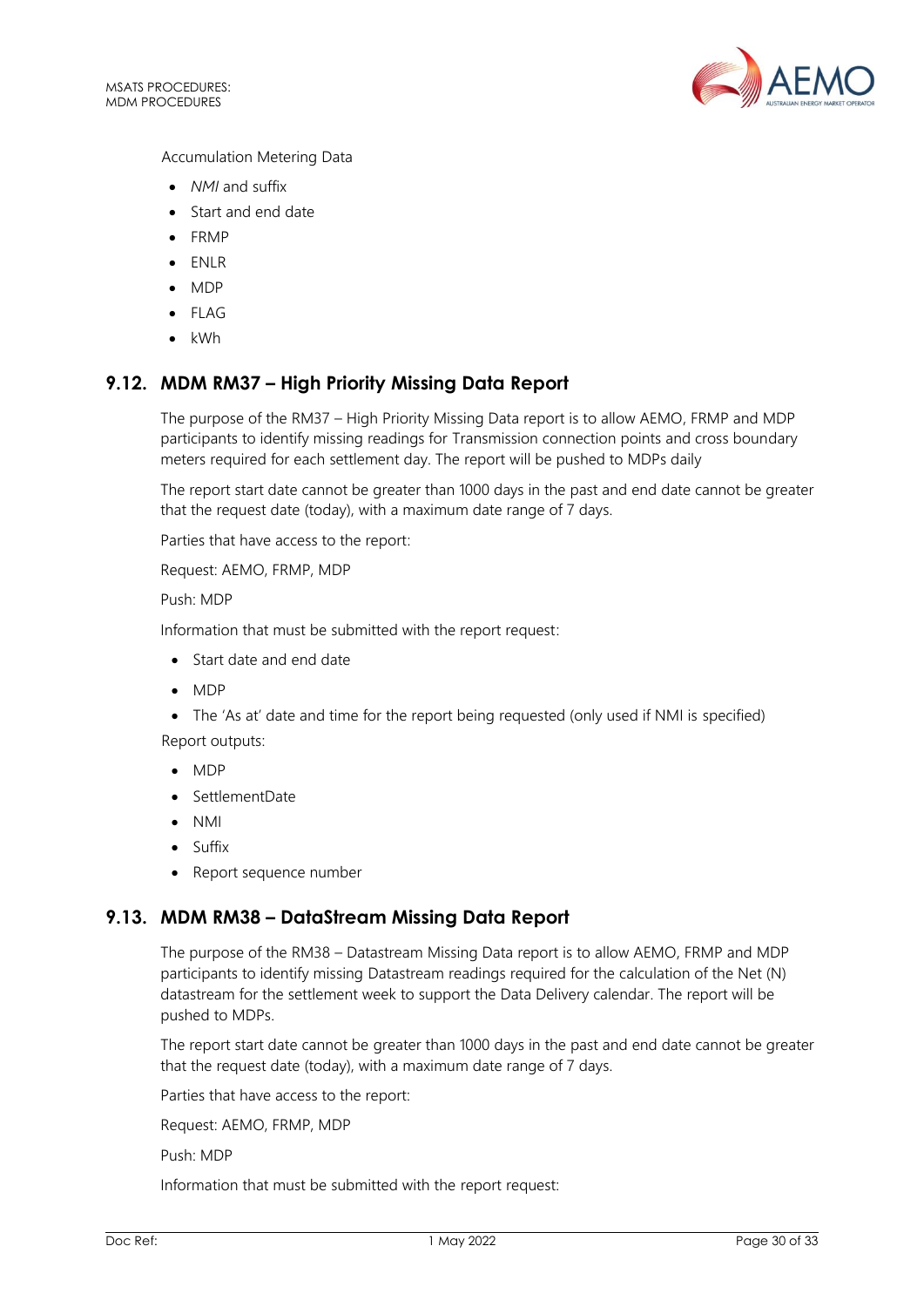

- Start date and end date
- NMI
- MDP

• The 'As at' date and time for the report being requested (only used if NMI is specified) Report outputs:

- MDP
- SettlementDate
- NMI
- Suffix
- Report sequence number

# <span id="page-30-0"></span>**9.14. MDM RM39 – Mismatch Data Report**

The purpose of the RM39 – Data Mismatch report is to allow AEMO, FRMP and MDP participants to identify Datastream readings that have been received for a settlement week to support the Data Delivery calendar, where the Datastream does not have corresponding NMI Standing Data. The report will be pushed to MDPs.

The report start date cannot be greater than 1000 days in the past and end date cannot be greater that the request date (today), with a maximum date range of 7 days.

Parties that have access to the report:

Request: AEMO, FRMP, MDP

Push: MDP

Information that must be submitted with the report request:

- Start date and end date
- NMI
- MDP
- The 'As at' date and time for the report being requested (only used if NMI is specified) Report outputs:
- MDP
- SettlementDate
- NMI
- MeterSerialNumber
- Suffix
- MDPVersion Date/Time
- Error Type (example: NMI, Datastream, MDP)
- Report sequence number

# <span id="page-30-1"></span>**9.15. MDM RM43 – UFE Factor Values by Profile Area**

The purpose of the RM43 – UFE Factors Values by Local Area report is to provide AEMO FRMP and LNSP Participants with the UFE Factor for each TI for each Local Area for each settlement run.

Parties that have access to the report:

Request: AEMO, FRMP or LNSP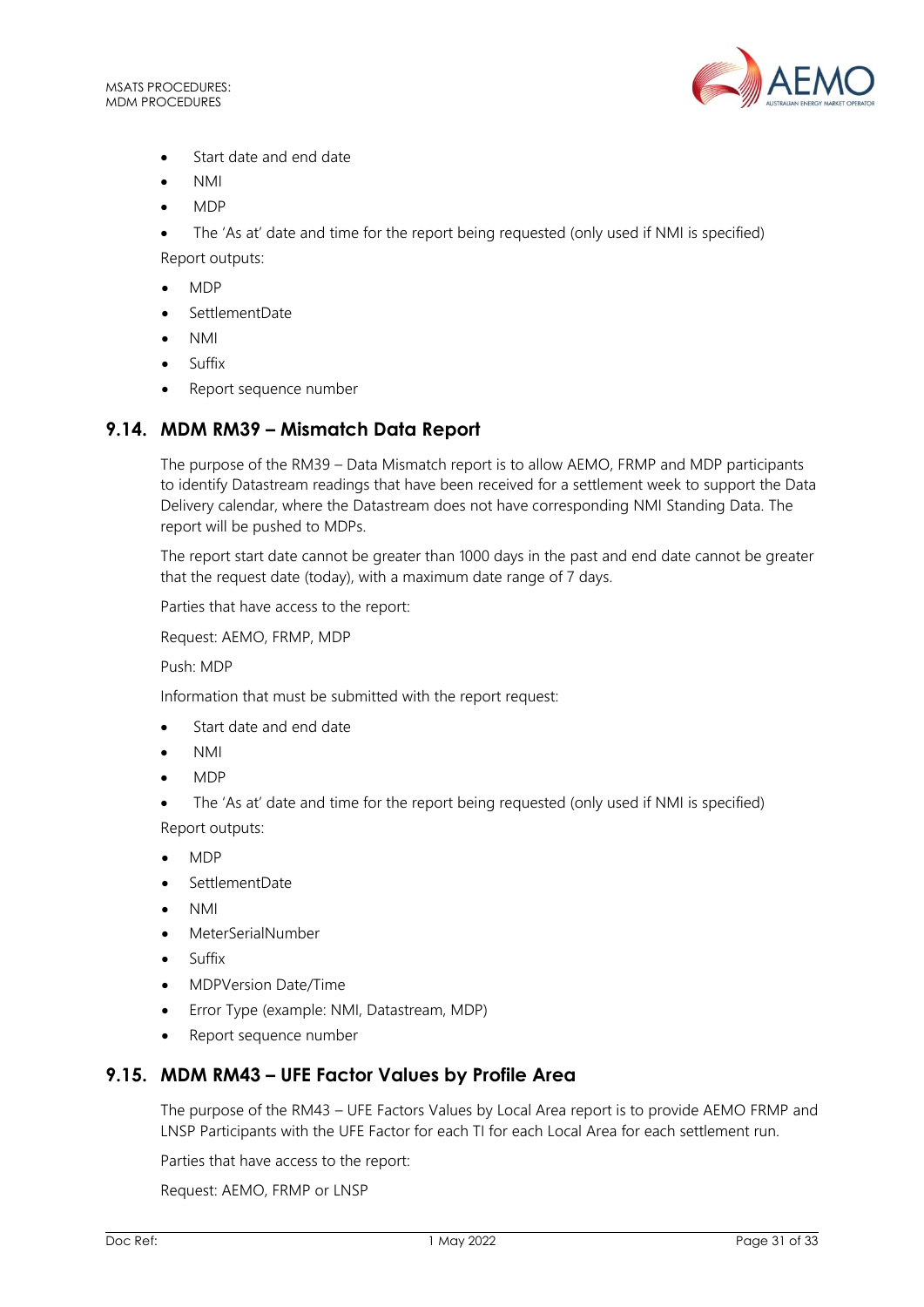

Subscription: FRMP

Information that must be submitted with the report request:

- CaseID
- Profile Area

Report outputs:

- Case Id
- Settlement Type
- Local Area
- Settlement Date
- Creation Date
- Data for Period 1 through to Period 288
- Report sequence number

# <span id="page-31-0"></span>**9.16. MDM RM46 – UFE Factor Values by Profile Area**

The purpose of the RM43 –UFE Factors Values by Local Area report is to provide AEMO, FRMP and LNSP participants with the energy values used to calculate the UFE Factor for each TI for each Local Area within a settlement run.

Parties that have access to the report:

Request: AEMO, FRMP or LNSP

Subscription: FRMP

Information that must be submitted with the report request:

- CaseID
- Profile Area

Report outputs:

- Case Id
- Settlement Type
- Local Area
- Settlement Date
- Creation Date
- Data for Period 1 through to Period 288
- Report sequence number